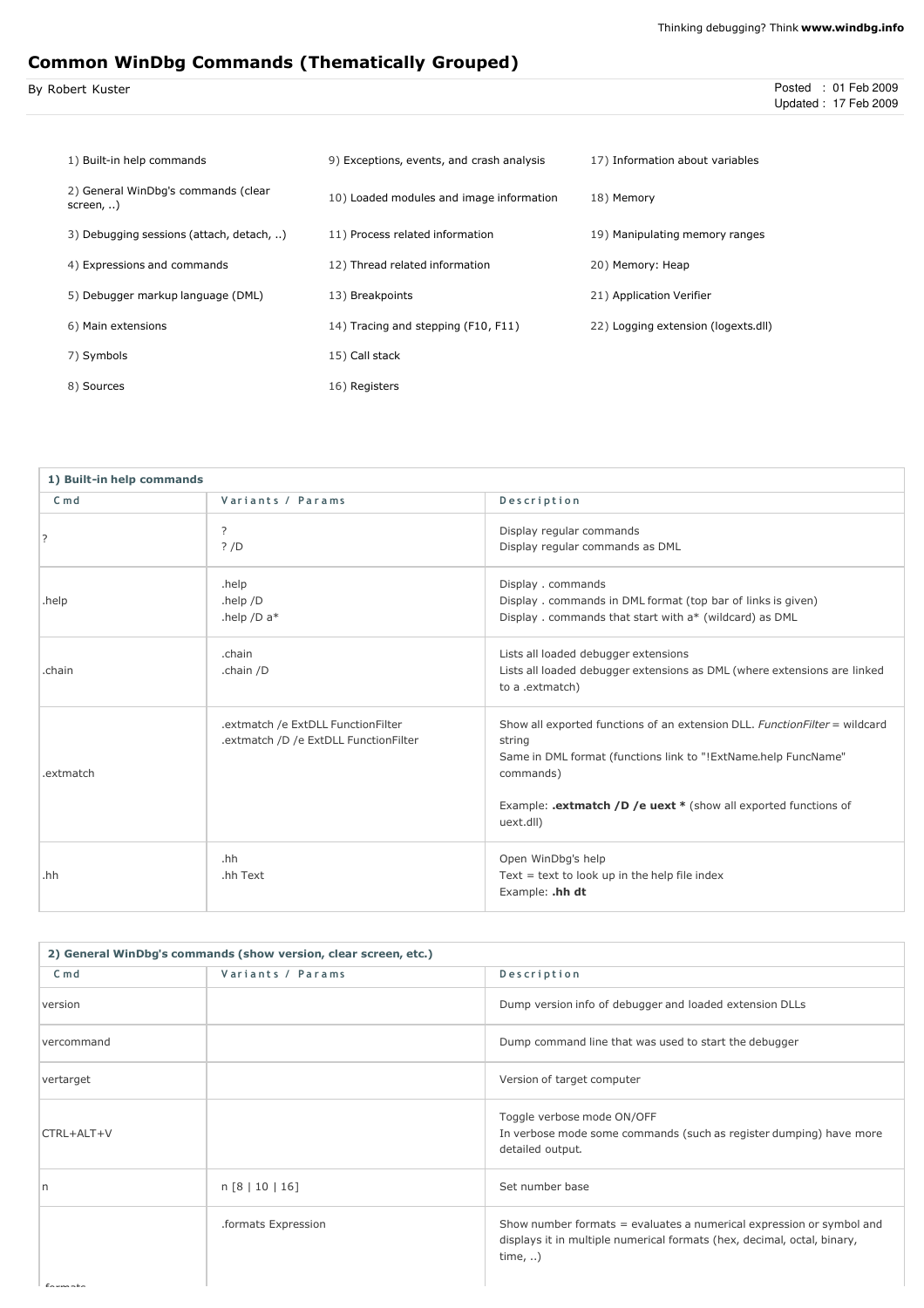|            |                                                                              | Example 1: .formats 5<br>Example 2: .formats poi(nLocal1) == .formats $@@(\$!nLocal1)$                                                                                                                                                                                                                                                                                          |
|------------|------------------------------------------------------------------------------|---------------------------------------------------------------------------------------------------------------------------------------------------------------------------------------------------------------------------------------------------------------------------------------------------------------------------------------------------------------------------------|
| .cls       |                                                                              | Clear screen                                                                                                                                                                                                                                                                                                                                                                    |
| .lastevent |                                                                              | Displays the most recent exception or event that occurred (why the<br>debugger is waiting?)                                                                                                                                                                                                                                                                                     |
| .effmach   | .effmach<br>.effmach.<br>.effmach $#$<br>.effmach $x86$   amd64   ia64   ebc | Dump effective machine (x86, amd64, ):<br>Use target computer's native processor mode<br>Use processor mode of the code that is executing for the most recent event<br>Use x86, amd64, ia64, or ebc processor mode<br>This setting influences many debugger features:<br>-> which processor's unwinder is used for stack tracing<br>-> which processor's register set is active |
| .time      |                                                                              | display time (system-up, process-up, kernel time, user time)                                                                                                                                                                                                                                                                                                                    |

| 3) Debugging sessions (attach, detach, ) |                   |                                                                                                                                                  |
|------------------------------------------|-------------------|--------------------------------------------------------------------------------------------------------------------------------------------------|
| $C \text{ m} d$                          | Variants / Params | Description                                                                                                                                      |
| .attach                                  | PID               | attach to a process                                                                                                                              |
| .detach                                  |                   | ends the debugging session, but leaves any user-mode target application<br>running                                                               |
| l q                                      | q, qq             | Quit = ends the debugging session and terminates the target application<br>Remote debugging: $q = no$ effect; $qq =$ terminates the debug server |
| .restart                                 |                   | Restart target application                                                                                                                       |

| 4) Expressions and commands |                                                        |                                                                                                                                                                                           |
|-----------------------------|--------------------------------------------------------|-------------------------------------------------------------------------------------------------------------------------------------------------------------------------------------------|
| C <sub>m</sub>              | Variants / Params                                      | Description                                                                                                                                                                               |
|                             |                                                        | Command separator (cm1; cm2; )                                                                                                                                                            |
| ?                           | ? Expression<br>?? Expression                          | Evaluate expression (use default evaluator)<br>Evaluate c++ expression                                                                                                                    |
| .expr                       | .expr<br>.expr $/q$<br>.expr /s $c++$<br>.expr /s masm | Choose default expression evaluator<br>Show current evaluator<br>Show available evaluators<br>Set c++ as the default expression evaluator<br>Set masm as the default expression evaluator |
| $\ast$                      | $*$ [any text]                                         | <b>Comment Line Specifier</b><br>Terminated by: end of line                                                                                                                               |
| 5\$                         | \$\$ [any text]                                        | <b>Comment Specifier</b><br>Terminated by: end of line OR semicolon                                                                                                                       |
| .echo                       | .echo String<br>.echo "String"                         | Echo Comment -> comment text + echo it<br>Terminated by: end of line OR semicolon<br>With the \$\$ token or the * token the debugger will ignore the inputted text<br>without echoing it. |

5) Debugger markup language (DML)

Starting with the 6.6.07 version of the debugger a new mechanism for enhancing output from the debugger and extensions was included: DML. DML allows output to include directives and extra non-display information in the form of tags. Debugger user interfaces parse out the extra information to provide new behaviors.

DML is primarily intended to address two issues:

- Linking of related information
- Discoverability of debugger and extension functionality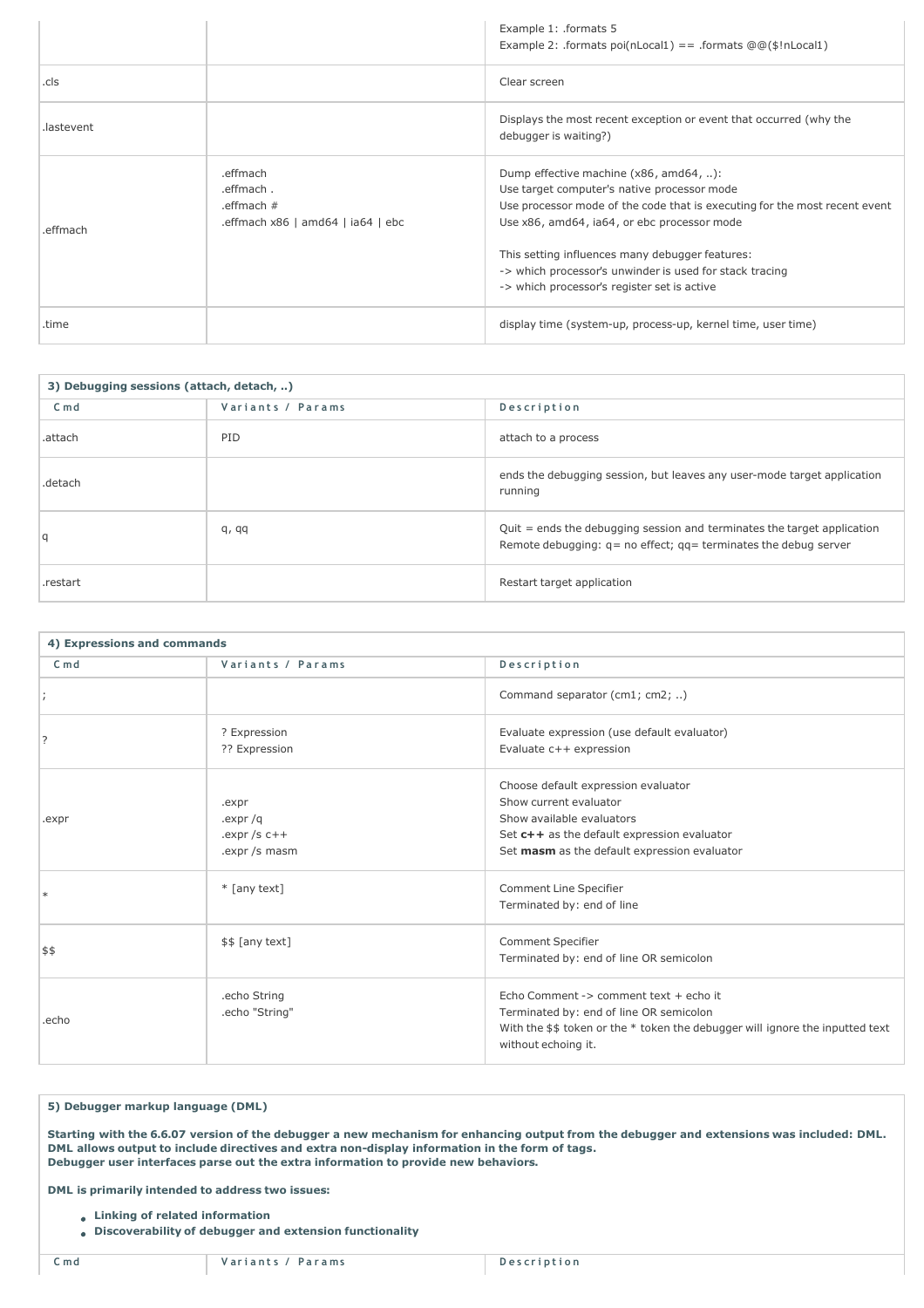| .dml start   |                                | Kick of to other DML commands                                                                                                                                                                                                                                                                                                                                            |
|--------------|--------------------------------|--------------------------------------------------------------------------------------------------------------------------------------------------------------------------------------------------------------------------------------------------------------------------------------------------------------------------------------------------------------------------|
| .prefer dml  | .prefer dml $[1 \mid 0]$       | Global setting: should DML-enhanced commands default to DML?<br>Note that many commands like k, lm,  output DML content thereafter.                                                                                                                                                                                                                                      |
| .help $/D$   |                                | help has a new DML mode where a top bar of links is given.                                                                                                                                                                                                                                                                                                               |
| .chain /D    |                                | chain has a new DML mode where extensions are linked to a .extmatch                                                                                                                                                                                                                                                                                                      |
| .extmatch /D |                                | .extmatch has a new DML format where exported functions link to "!<br>ExtName.help FuncName" commands                                                                                                                                                                                                                                                                    |
| ImD          |                                | Im has a new DML mode where module names link to Imy commands                                                                                                                                                                                                                                                                                                            |
| <b>kM</b>    |                                | k has a new DML mode where frame numbers link to a .frame/dv                                                                                                                                                                                                                                                                                                             |
| .dml flow    | .dml flow StartAddr TargetAddr | Allows for interactive exploration of code flow for a function.<br>1. Builds a code flow graph for the function starting at the given start<br>address (similar to uf)<br>2. Shows the basic block given the target address plus links to<br>referring blocks and blocks referred to by the current block<br>Example: .dml_flow CreateRemoteThread CreateRemoteThread+30 |

| 6) Main extensions |                            |                                                                                                                                                                                                                            |
|--------------------|----------------------------|----------------------------------------------------------------------------------------------------------------------------------------------------------------------------------------------------------------------------|
| $C \text{ m} d$    | Variants / Params          | Display supported commands for                                                                                                                                                                                             |
| !Ext.help          |                            | General extensions                                                                                                                                                                                                         |
| !Exts.help         |                            | $-  $ -                                                                                                                                                                                                                    |
| !Uext.help         |                            | User-Mode Extensions (non-OS specific)                                                                                                                                                                                     |
| !Ntsdexts.help     |                            | User-Mode Extensions (OS specific)                                                                                                                                                                                         |
| !logexts.help      |                            | Logger Extensions                                                                                                                                                                                                          |
| !clr10\sos.help    |                            | Debugging managed code                                                                                                                                                                                                     |
| !wow64exts.help    |                            | Wow64 debugger extensions                                                                                                                                                                                                  |
| ! Wdfkd.help       |                            | Kernel-Mode driver framework extensions                                                                                                                                                                                    |
| !Gdikdx.help       |                            | Graphics driver extensions                                                                                                                                                                                                 |
|                    |                            |                                                                                                                                                                                                                            |
| !NAME.help         | <b>!NAME.help FUNCTION</b> | Display detailed help about an exported function<br>NAME = placeholder for extension DLL<br>FUNCTION = placeholder for exported function<br>Example: !Ntsdexts.help handle (show detailed help about !<br>Ntsdexts.handle) |

| 7) Symbols     |                                  |                                                                                                                                                         |
|----------------|----------------------------------|---------------------------------------------------------------------------------------------------------------------------------------------------------|
| C <sub>m</sub> | Variants / Params                | Description                                                                                                                                             |
| Id             | Id ModuleName<br>$Id *$          | Load symbols for Module<br>Load symbols for all modules                                                                                                 |
| !sym           | !sym<br>!sym noisy<br>!sym quiet | Get state of symbol loading<br>Set noisy symbol loading (debugger displays info about its search for<br>symbols)<br>Set quiet symbol loading (=default) |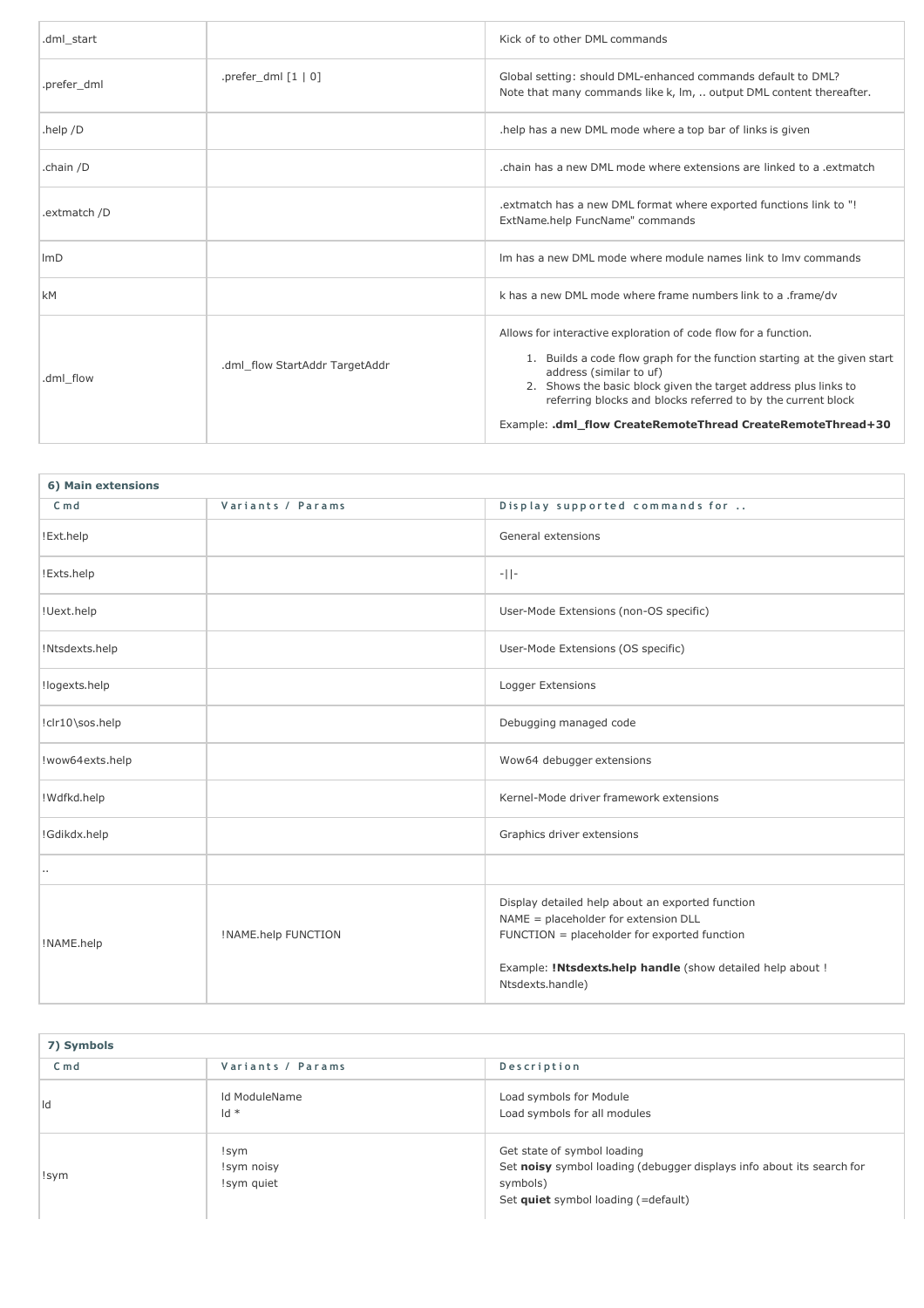| X                                            | x [Options] Module!Symbol<br>$x/t$<br>$x/v$<br>$x/a$<br>$x/n$<br>$x/z$ |                                                            | <b>Examine symbols:</b> displays symbols that match the specified pattern<br>with data type<br>verbose (symbol type and size)<br>sort by address<br>sort by name<br>sort by size ("size" of a function symbol is the size of the function in<br>memory)                                                                                                                                                                                                                         |
|----------------------------------------------|------------------------------------------------------------------------|------------------------------------------------------------|---------------------------------------------------------------------------------------------------------------------------------------------------------------------------------------------------------------------------------------------------------------------------------------------------------------------------------------------------------------------------------------------------------------------------------------------------------------------------------|
| In                                           | In Addr                                                                |                                                            | <b>List nearest symbols</b> = display the symbols at or near the given Addr.<br>Useful to:<br>● determine what a pointer is pointing to<br>when looking at a corrupted stack to determine which procedure<br>made a call                                                                                                                                                                                                                                                        |
| .sympath                                     | .sympath<br>.sympath+                                                  |                                                            | Display or set symbol search path<br>Append directories to previous symbol path                                                                                                                                                                                                                                                                                                                                                                                                 |
| .symopt                                      | .symopt<br>.symopt+ Flags<br>.symopt- Flags                            |                                                            | displays current symbol options<br>add option<br>remove option                                                                                                                                                                                                                                                                                                                                                                                                                  |
| .symfix                                      | .symfix<br>.symfix+ DownstreamStore                                    |                                                            | Set symbol store path to automatically point to http://msdl.microsoft.com/<br>download/symbols<br>$+$ = append it to the existing path<br>DownstreamStore = directory to be used as a downstream store. Default is<br>WinDbgInstallationDir\Sym.                                                                                                                                                                                                                                |
| .reload                                      | .reload<br>.reload $[ /f   /v ]$<br>reload [/f   /v] Module            |                                                            | Reload symbol information for all modules**<br>$f =$ force immediate symbol load (overrides lazy loading); $v =$ verbose<br>mode<br>Module = for Module only<br>**Note: The .reload command does not actually cause symbol information<br>to be read. It just lets the debugger know that the symbol files may have<br>changed, or that a new module should be added to the module list. To force<br>actual symbol loading to occur use the /f option, or the ld (Load Symbols) |
|                                              |                                                                        |                                                            | command.                                                                                                                                                                                                                                                                                                                                                                                                                                                                        |
| $\Box$ Collapse                              |                                                                        |                                                            |                                                                                                                                                                                                                                                                                                                                                                                                                                                                                 |
| list all modules<br>$x * i$                  |                                                                        |                                                            |                                                                                                                                                                                                                                                                                                                                                                                                                                                                                 |
| x ntdll!*<br>list all symbols of ntdll       |                                                                        |                                                            |                                                                                                                                                                                                                                                                                                                                                                                                                                                                                 |
| $x/t$ /v MyDII!*                             |                                                                        |                                                            | list all symbol in MyDll with data type, symbol type and size                                                                                                                                                                                                                                                                                                                                                                                                                   |
| x kernel32!*LoadLib*                         |                                                                        | list all symbols in kernel32 that contain the word LoadLib |                                                                                                                                                                                                                                                                                                                                                                                                                                                                                 |
| .sympath+ C:\MoreSymbols                     |                                                                        | add symbols from C:\MoreSymbols (folder location)          |                                                                                                                                                                                                                                                                                                                                                                                                                                                                                 |
| .reload /f @"ntdll.dll"                      |                                                                        | Immediately reload symbols for ntdll.dll.                  |                                                                                                                                                                                                                                                                                                                                                                                                                                                                                 |
| .reload /f @"C:\WINNT\System32\verifier.dll" |                                                                        | Reload symbols for verifier. Use the given path.           |                                                                                                                                                                                                                                                                                                                                                                                                                                                                                 |

Also check the "!lmi" command.

| 8) Sources         |                                                                                 |                                                                                                      |
|--------------------|---------------------------------------------------------------------------------|------------------------------------------------------------------------------------------------------|
| $C \text{md}$      | Variants / Params                                                               | Description                                                                                          |
| .srcpath           | .srcpath<br>.srcpath+DIR                                                        | Display or set source search path<br>Append directory to the searched source path                    |
| .srcnoisy          | $\{1 0\}$                                                                       | Controls noisy source loading                                                                        |
| lines.             | $[-e]$ -d $ -t]$                                                                | Toggle source line support: enable; disable; toggle                                                  |
| I (small letter L) | $ + $ , $ - $<br>$H$ -0, $H$ -0<br>$I + S$ , $I - S$<br>$H$ <sub>+t</sub> , $H$ | show line numbers<br>suppress all but [s]<br>source and line number<br>source mode vs. assembly mode |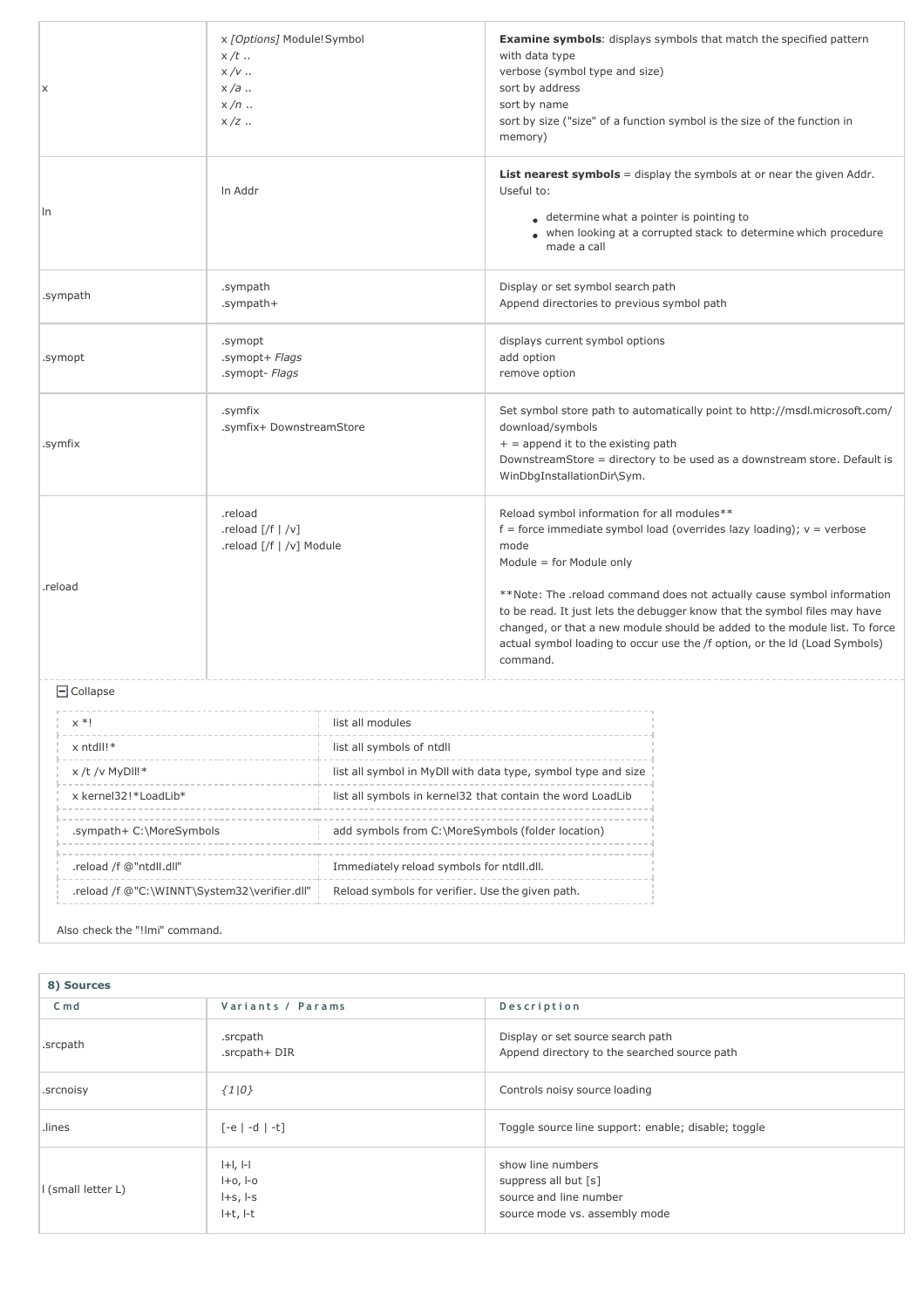| 9) Exceptions, events, and crash analysis                        |                                              |                                                                                                                                                                                                                                                                    |  |
|------------------------------------------------------------------|----------------------------------------------|--------------------------------------------------------------------------------------------------------------------------------------------------------------------------------------------------------------------------------------------------------------------|--|
| $Cm$ d                                                           | Variants / Params                            | Description                                                                                                                                                                                                                                                        |  |
| g                                                                | g<br>gH<br>gN                                | Go<br>Go exception handled<br>Go not handled                                                                                                                                                                                                                       |  |
| .lastevent                                                       |                                              | What happened? Shows most recent event or exception                                                                                                                                                                                                                |  |
| !analyze                                                         | !analyze -v<br>!analyze -hang<br>!analyze -f | Display information about the current exception or bug check; verbose<br>User mode: Analyzes the thread stack to determine whether any threads<br>are blocking other threads.<br>See an exception analysis even when the debugger does not detect an<br>exception. |  |
| <b>SX</b>                                                        | SX<br>sxe<br>sxd<br>sxn<br>sxi<br>sxr        | Show all event filters with break status and handling<br>break first-chance<br>break second-chance<br>notify; don't break<br>ignore event<br>reset filter settings to default values                                                                               |  |
| $exr-1$<br>.exr<br>.exr Addr                                     |                                              | display most recent exception record<br>display exception record at Addr                                                                                                                                                                                           |  |
| .ecxr                                                            |                                              | displays exception context record (registers) associated with the current<br>exception                                                                                                                                                                             |  |
| Addr<br>!cppexr                                                  |                                              | Display content and type of C++ exception                                                                                                                                                                                                                          |  |
| $\Box$ Collapse                                                  |                                              |                                                                                                                                                                                                                                                                    |  |
| display most recent exception<br>exr -1                          |                                              |                                                                                                                                                                                                                                                                    |  |
| .exr 7c901230<br>display exception at address 7c901230           |                                              |                                                                                                                                                                                                                                                                    |  |
| display c++ exception at address 7c901230<br>! cppexr $7c901230$ |                                              |                                                                                                                                                                                                                                                                    |  |

| 10) Loaded modules and image information |                 |                                                                                               |                                                                                                                                                                                                                                                                                    |
|------------------------------------------|-----------------|-----------------------------------------------------------------------------------------------|------------------------------------------------------------------------------------------------------------------------------------------------------------------------------------------------------------------------------------------------------------------------------------|
|                                          | $C \text{ m} d$ | Variants / Params                                                                             | Description                                                                                                                                                                                                                                                                        |
| Im                                       |                 | $Im[v   k u f]$ /m Pattern]<br>ImD                                                            | List modules; verbose   with loaded symbols   k-kernel or u-user only<br>symbol info   image path; pattern that the module name must match<br>DML mode of Im; Imv command links included in output                                                                                 |
| ! dlls                                   |                 | ! dlls<br>!dlls -i<br>!dlls-l<br>!dlls -m<br>!dlls -v<br>!dlls -c ModuleAddr<br>$!$ dlls $-?$ | all loaded modules with load count<br>by initialization order<br>by load order (default)<br>by memory order<br>with version info<br>only module at ModuleAddr<br>brief help                                                                                                        |
|                                          | !imgreloc       | ImgBaseAddr                                                                                   | information about relocated images                                                                                                                                                                                                                                                 |
| ! Imi                                    |                 | Module                                                                                        | detailed info about a module (including exact symbol info)                                                                                                                                                                                                                         |
| !dh                                      |                 | !dh ImgBaseAddr<br>!dh -f ImgBaseAddr<br>!dh -s ImgBaseAddr<br>!dh -h                         | Dump headers for ImgBaseAddr<br>$f = file$ headers only<br>$s =$ section headers only<br>$h = brief help$<br>The !lmi extension extracts the most important information from the image<br>header and displays it in a concise summary format. It is often more useful<br>than !dh. |
|                                          | $\Box$ Collapse |                                                                                               |                                                                                                                                                                                                                                                                                    |
| Im                                       |                 | display all loaded and unloaded modules                                                       |                                                                                                                                                                                                                                                                                    |
|                                          | Imv m kernel32  | display verbose (all possible) information for kernel32.dll                                   |                                                                                                                                                                                                                                                                                    |
|                                          | ImD             | DML variant of Im                                                                             |                                                                                                                                                                                                                                                                                    |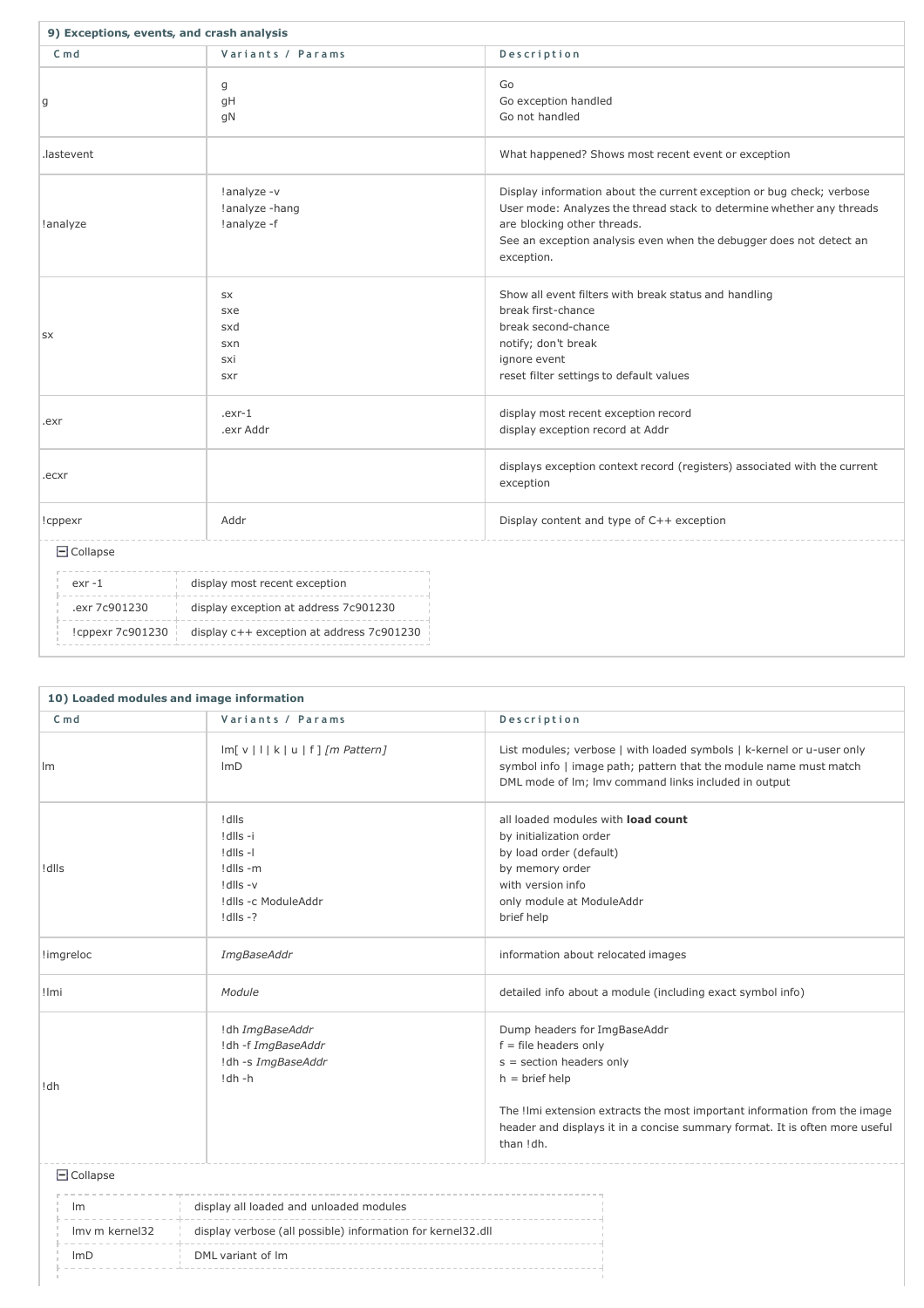|               | Idlls -v -c kernel32 $\parallel$ display information for kernel32.dll, including <b>load-count</b> |
|---------------|----------------------------------------------------------------------------------------------------|
| Ilmi kernel32 | display detailed information about kernel32, including symbol information                          |
| !dh kernel32  | display headers for kernel32                                                                       |

| 11) Process related information |                                                                    |                                                                                             |  |
|---------------------------------|--------------------------------------------------------------------|---------------------------------------------------------------------------------------------|--|
| $C \text{ m} d$                 | Variants / Params                                                  | Description                                                                                 |  |
| !dml_proc                       |                                                                    | (DML) displays current processes and allows drilling into processes for more<br>information |  |
| (pipe)                          |                                                                    | Print status of all processes being debugged                                                |  |
| .tlist                          |                                                                    | lists all processes running on the system                                                   |  |
| !peb                            |                                                                    | display formatted view of the process's environment block (PEB)                             |  |
| $\Box$ Collapse                 |                                                                    |                                                                                             |  |
| !peb                            | Dump formatted view of processes PEB (only some information)       |                                                                                             |  |
| r \$peb                         | Dump address ob PEB. $speb == pseudo-register$                     |                                                                                             |  |
| dt ntdll!_PEB                   | Dump PEB struct                                                    |                                                                                             |  |
|                                 | dt ntdll! PEB @\$peb -r   Recursively (-r) dump PEB of our process |                                                                                             |  |

| 12) Thread related information |                                                                                                                                 |                                                                                                                                                                                                                                                                                                          |
|--------------------------------|---------------------------------------------------------------------------------------------------------------------------------|----------------------------------------------------------------------------------------------------------------------------------------------------------------------------------------------------------------------------------------------------------------------------------------------------------|
| $C \text{ m} d$                | Variants / Params                                                                                                               | Description                                                                                                                                                                                                                                                                                              |
|                                | $\sim$<br>$\sim$ * [Command]<br>$\sim$ . [Command]<br>$\sim$ # [Command]<br>~Number [Command]<br>~~[TID] [Command]<br>$\sim$ Ns | list threads<br>all threads<br>current thread<br>thread that caused the current event or exception<br>thread whose ordinal is Number<br>thread whose thread ID is TID (the brackets are required)<br>switch to thread N (new current thread)<br>[Command]: works for a few regular commands such as k, r |
| $\sim$ e                       | $\sim^*$ e CommandString<br>$\sim$ . e CommandString<br>$\sim$ # e CommandString<br>~Number e CommandString                     | Execute thread-specific commands (CommandString = one or more<br>commands to be executed) for:<br>all threads<br>current thread<br>thread which caused the current event<br>thread with ordinal                                                                                                          |
| $\sim$ f                       | $\sim$ Thread f                                                                                                                 | Freeze thread (see $\sim$ for Thread syntax)                                                                                                                                                                                                                                                             |
| $\sim \mathsf{U}$              | $\sim$ Thread u                                                                                                                 | Unfreeze thread (see $\sim$ for Thread syntax)                                                                                                                                                                                                                                                           |
| $\sim$ n                       | $\sim$ Thread n                                                                                                                 | Suspend thread = increment thread's suspend count                                                                                                                                                                                                                                                        |
| $~\sim$ m                      | $\sim$ Thread m                                                                                                                 | Resume thread = decrement thread's suspend count                                                                                                                                                                                                                                                         |
| !teb                           |                                                                                                                                 | display formatted view of the thread's environment block (TEB)                                                                                                                                                                                                                                           |
| !tls                           | $!t$ ls -1<br>!tls SlotIdx<br>!tls [-1   SlotIdx] TebAddr                                                                       | $-1$ = dump all slots for current thread<br>$SlotIdx = dump only specified slot$<br>TebAddr = specify thread; if omitted, the current thread is used                                                                                                                                                     |
| .ttime                         |                                                                                                                                 | display thread times (user + kernel mode)                                                                                                                                                                                                                                                                |
| !runaway                       | [Flags: $0   1   2]$                                                                                                            | display information about time consumed by each thread (0-user time, 1-<br>kernel time, 2-time elapsed since thread creation). quick way to find out<br>which threads are spinning out of control or consuming too much CPU time                                                                         |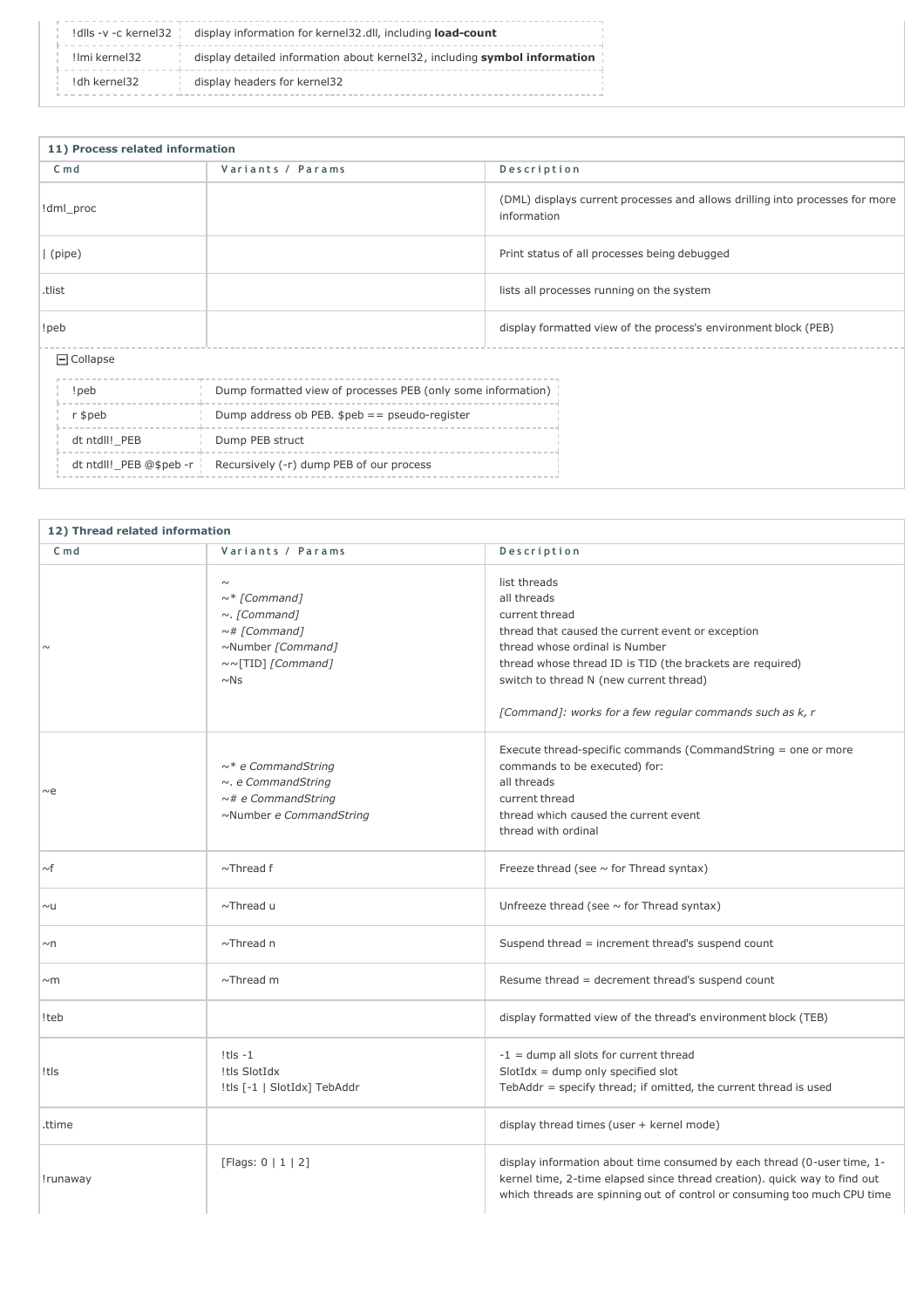| !gle                                             |                      | ! gle<br>!gle-all                                                                   | Dump last error for current thread<br>Dump last error for all threads<br>Point of interest:<br>SetLastError( dwErrCode ) checks the value of kernel32!<br>g_dwLastErrorToBreakOn and possibly executes a DbgBreakPoint.<br>if $((q_dwLastErrorToBreakOn != 0) & 0)$ (dwErrCode ==<br>g_dwLastErrorToBreakOn))<br>DbgBreakPoint();<br>The downside is that SetLastError is only called from within KERNEL32.DLL.<br>Other calls to SetLastError are redirected to a function located in<br>NTDLL.DLL, RtlSetLastWin32Error. |  |
|--------------------------------------------------|----------------------|-------------------------------------------------------------------------------------|----------------------------------------------------------------------------------------------------------------------------------------------------------------------------------------------------------------------------------------------------------------------------------------------------------------------------------------------------------------------------------------------------------------------------------------------------------------------------------------------------------------------------|--|
| ! error ErrValue<br>!error<br>! error ErrValue 1 |                      |                                                                                     | Decode and display information about an error value<br>Treat ErrValue value as an NTSTATUS code                                                                                                                                                                                                                                                                                                                                                                                                                            |  |
|                                                  | $\Box$ Collapse      |                                                                                     |                                                                                                                                                                                                                                                                                                                                                                                                                                                                                                                            |  |
|                                                  | $\sim^*$ k           | call stack for all threads $\sim$ ! unigstack                                       |                                                                                                                                                                                                                                                                                                                                                                                                                                                                                                                            |  |
|                                                  | $\sim$ 2 f           | Freeze Thread TID=2                                                                 |                                                                                                                                                                                                                                                                                                                                                                                                                                                                                                                            |  |
|                                                  | $\sim$ #f            | Freeze the thread causing the current exception                                     |                                                                                                                                                                                                                                                                                                                                                                                                                                                                                                                            |  |
|                                                  | $~\sim$ 3 u          | Unfreeze Thread TID=3                                                               |                                                                                                                                                                                                                                                                                                                                                                                                                                                                                                                            |  |
|                                                  | $\sim$ 2e r; k; kd   | $== \sim 2r$ ; $\sim 2k$ ; $\sim 2kd$                                               |                                                                                                                                                                                                                                                                                                                                                                                                                                                                                                                            |  |
|                                                  | $\sim$ *e !gle       | will repeat every the extension command !gle for every single thread being debugged |                                                                                                                                                                                                                                                                                                                                                                                                                                                                                                                            |  |
|                                                  | $!t s - 1$           | Dump all TLS slots for current thread                                               |                                                                                                                                                                                                                                                                                                                                                                                                                                                                                                                            |  |
|                                                  | !runaway 7           | 1 (user time) + 2 (kernel time) + 4 (time elapsed since thread start)               |                                                                                                                                                                                                                                                                                                                                                                                                                                                                                                                            |  |
|                                                  | !teb                 | Dump formatted view of our threads TEB (only some information)                      |                                                                                                                                                                                                                                                                                                                                                                                                                                                                                                                            |  |
|                                                  | dt ntdll!_TEB @\$teb | Dump TEB of current thread                                                          |                                                                                                                                                                                                                                                                                                                                                                                                                                                                                                                            |  |
|                                                  |                      |                                                                                     |                                                                                                                                                                                                                                                                                                                                                                                                                                                                                                                            |  |

| 13) Breakpoints |                                                                                                            |                                                                                                                                                                                                                                                                                                                                                            |
|-----------------|------------------------------------------------------------------------------------------------------------|------------------------------------------------------------------------------------------------------------------------------------------------------------------------------------------------------------------------------------------------------------------------------------------------------------------------------------------------------------|
| $C \text{ m} d$ | Variants / Params                                                                                          | Description                                                                                                                                                                                                                                                                                                                                                |
| b               |                                                                                                            | List breakpoints                                                                                                                                                                                                                                                                                                                                           |
| bc              | $bc *$<br>bc # $[$ # $]$ $[$ # $]$                                                                         | Clear all breakpoints<br>Clear breakpoint #                                                                                                                                                                                                                                                                                                                |
| be              | be *<br>be # $[$ # $]$ $[$ # $]$                                                                           | Enable all bps<br>Enable bp #                                                                                                                                                                                                                                                                                                                              |
| bd              | $bd *$<br>bd # $[$ # $]$ $[$ # $]$                                                                         | Disable all bps<br>Disable bp #                                                                                                                                                                                                                                                                                                                            |
| bp              | bp [Addr]<br>bp [Addr] ["CmdString"]<br>[~Thrd] bp[#] [Options] [Addr] [Passes]<br>["CmdString"]           | Set breakpoint at address<br>CmdString = Cmd1; Cmd2;  Executed every time the BP is hit.<br>$\sim$ Thrd == thread that the bp applies too.<br>$#$ = Breakpoint ID<br>Passes = Activate breakpoint after #Passes (it is ignored before)                                                                                                                     |
| bu              | bu [Addr]<br>See bp                                                                                        | Set unresolved breakpoint. bp is set when the module gets loaded                                                                                                                                                                                                                                                                                           |
| bm              | bm SymPattern<br>bm SymPattern ["CmdString"]<br>[~Thrd] bm [Options] SymPattern [#Passes]<br>["CmdString"] | Set symbol breakpoint. SymPattern can contain wildcards<br>CmdString = Cmd1; Cmd2;  Executed every time the BP is hit.<br>$\sim$ Thrd == thread that the bp applies too.<br>Passes = Activate breakpoint after #Passes (it is ignored before)<br>The syntax bm SymPattern is equivalent to using x SymPattern and<br>then using bu on each of the results. |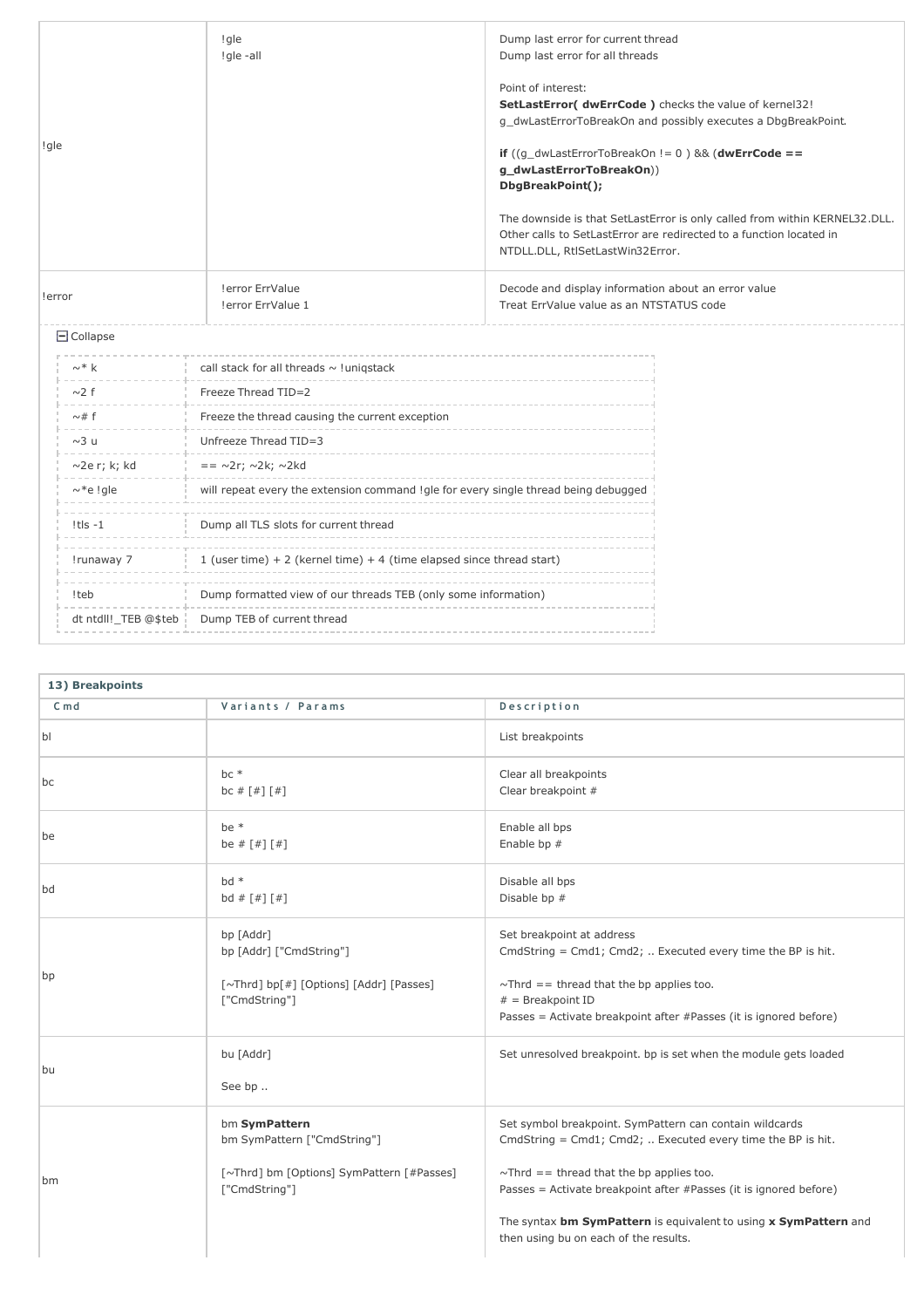|    | ba [r w e] [Size] Addr                                                  | Break on Access: [r=read/write, w=write, e=execute], Size=[1 2 4 bytes]                                                                                        |
|----|-------------------------------------------------------------------------|----------------------------------------------------------------------------------------------------------------------------------------------------------------|
| ba | [~Thrd] ba[#] [r w e] [Size] [Options] [Addr]<br>[Passes] ["CmdString"] | $\lceil \sim \text{Thrd} \rceil$ = thread that the bp applies too.<br>$#$ = Breakpoint ID<br>Passes = Activate breakpoint after #Passes (it is ignored before) |
| br | br OldID NewID [OldID2 NewID2 ]                                         | renumbers one or more breakpoints                                                                                                                              |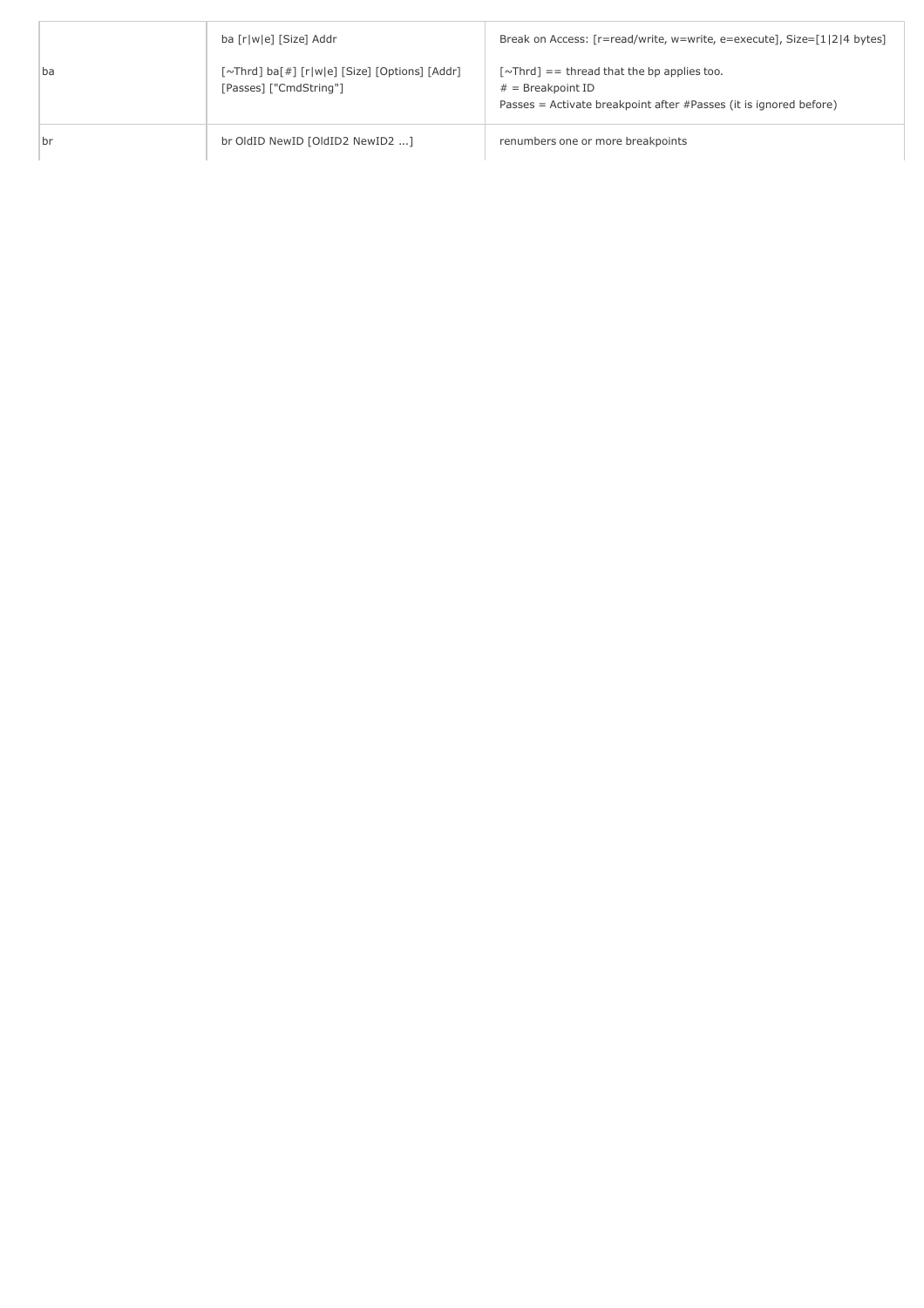#### Collapse

With bp, the breakpoint location is always converted to an address. In contrast, a bu or a bm breakpoint is always associated with the symbolic value.

### Simple Examples

| bp `mod!source.c:12`       | set breakpoint at specified source code                                                          |
|----------------------------|--------------------------------------------------------------------------------------------------|
| bm myprogram! mem*         | SymbolPattern is equivalent to using x SymbolPattern                                             |
| bu myModule!func           | bp set as soon as myModule is loaded                                                             |
| ba w4 77a456a8             | break on write access                                                                            |
| bp @@( MyClass::MyMethod ) | break on methods (useful if the same method is overloaded and thus present on several addresses) |

### Breakpoitns with options

|                | Breakpoint that is triggered only once              |
|----------------|-----------------------------------------------------|
| bp mod!addr /1 |                                                     |
|                | Breakpoint that will start hitting after k-1 passes |
| bp mod!addr k  |                                                     |

Breakpoints with commands: The command will be executed when the breakpoint is hit.

| Produce a log every time the breakpoint is hit            |                                                                                                                                                                                                                                                                                                                                                                                                                                                                                                                                                                                                                                                                             |
|-----------------------------------------------------------|-----------------------------------------------------------------------------------------------------------------------------------------------------------------------------------------------------------------------------------------------------------------------------------------------------------------------------------------------------------------------------------------------------------------------------------------------------------------------------------------------------------------------------------------------------------------------------------------------------------------------------------------------------------------------------|
| ba w4 81a578a8 "k;g"                                      |                                                                                                                                                                                                                                                                                                                                                                                                                                                                                                                                                                                                                                                                             |
| Create a dump every time BP is hit                        |                                                                                                                                                                                                                                                                                                                                                                                                                                                                                                                                                                                                                                                                             |
| bu myModule!func ".dump c:\dump.dmp; g"                   |                                                                                                                                                                                                                                                                                                                                                                                                                                                                                                                                                                                                                                                                             |
| DilMain called for MYDLL -> check reason                  |                                                                                                                                                                                                                                                                                                                                                                                                                                                                                                                                                                                                                                                                             |
|                                                           | bu MYDLL!DllMain "j (dwo(@esp+8) == 1) '.echo MYDLL!DllMain -> DLL_PROCESS_ATTACH; kn'; 'g' "                                                                                                                                                                                                                                                                                                                                                                                                                                                                                                                                                                               |
| LoadLibraryExW( anyDLL ) called -> display name of anyDLL |                                                                                                                                                                                                                                                                                                                                                                                                                                                                                                                                                                                                                                                                             |
|                                                           | bu kernel32!LoadLibraryExW ".echo LoadLibraryExW for ->; du dwo(@esp+4); g"                                                                                                                                                                                                                                                                                                                                                                                                                                                                                                                                                                                                 |
|                                                           | LoadLibraryExW(MYDLL) called? -> Break only if LoadLibrary is called for MyDLL                                                                                                                                                                                                                                                                                                                                                                                                                                                                                                                                                                                              |
| first.<br>executing.                                      | bu kernel32!LoadLibraryExW ";as /mu \${/v:MyAlias} poi(@esp+4); .if ( \$spat( \"\${MyAlias}\", \"*MYDLL*\") != 0 ) { kn; } .else { q }"<br>The first parameter to LoadLibrary (at address $ESP + 4$ ) is a string pointer to the DLL name in question.<br>The MASM \$spat operator will compare this pointer to a predefined string-wildcard, this is *MYDLL* in our example.<br>Unfortunately \$spat can accept aliases or constants, but no memory pointers. This is why we store our string in question to an alias (MyAlias)<br>Our kernel32!LoadLibraryExW breakpoint will hit only if the pattern compared by \$spat matches. Otherwise the application will continue |
| Skip execution of a function                              |                                                                                                                                                                                                                                                                                                                                                                                                                                                                                                                                                                                                                                                                             |
|                                                           | bu sioct!! DriverEntry "r eip = poi(@esp); r esp = @esp + 0xC; .echo sioct!! DriverEntry skipped; q"<br>Right at a function's entry point the value found on the top of the stack contains the return address<br>r eip = poi(@esp) -> Set EIP (instruction pointer) to the value found at offset 0x0<br>• DriverEntry has $2x4$ byte parameters = 8 bytes + 4 bytes for the return address = $0xC$<br>r esp = @esp + 0xC -> Add 0xC to Esp (the stack pointer), effectively unwinding the stack pointer                                                                                                                                                                     |
|                                                           | bu MyApp! WinMain "r eip = poi(@esp); r esp = @esp + $0x14$ ; echo WinSpy! WinMain entered; q"<br>• WinMain has 4x4 byte parameters = $0x10$ bytes + 4 bytes for the return address = $0x14$                                                                                                                                                                                                                                                                                                                                                                                                                                                                                |

## Howto set a brekpoint in your code programatically?

- kernel32!DebugBreak
- ntdll!DbgBreakPoint
- $\bullet$  \_\_asm int 3 (x86 only)

## 14) Tracing and stepping (F10, F11)

Each step executes either a single assembly instruction or a single source line, depending on whether the debugger is in assembly mode or source mode.

Use the l+t and l-t commands or the buttons on the WinDbg toolbar to switch between these modes.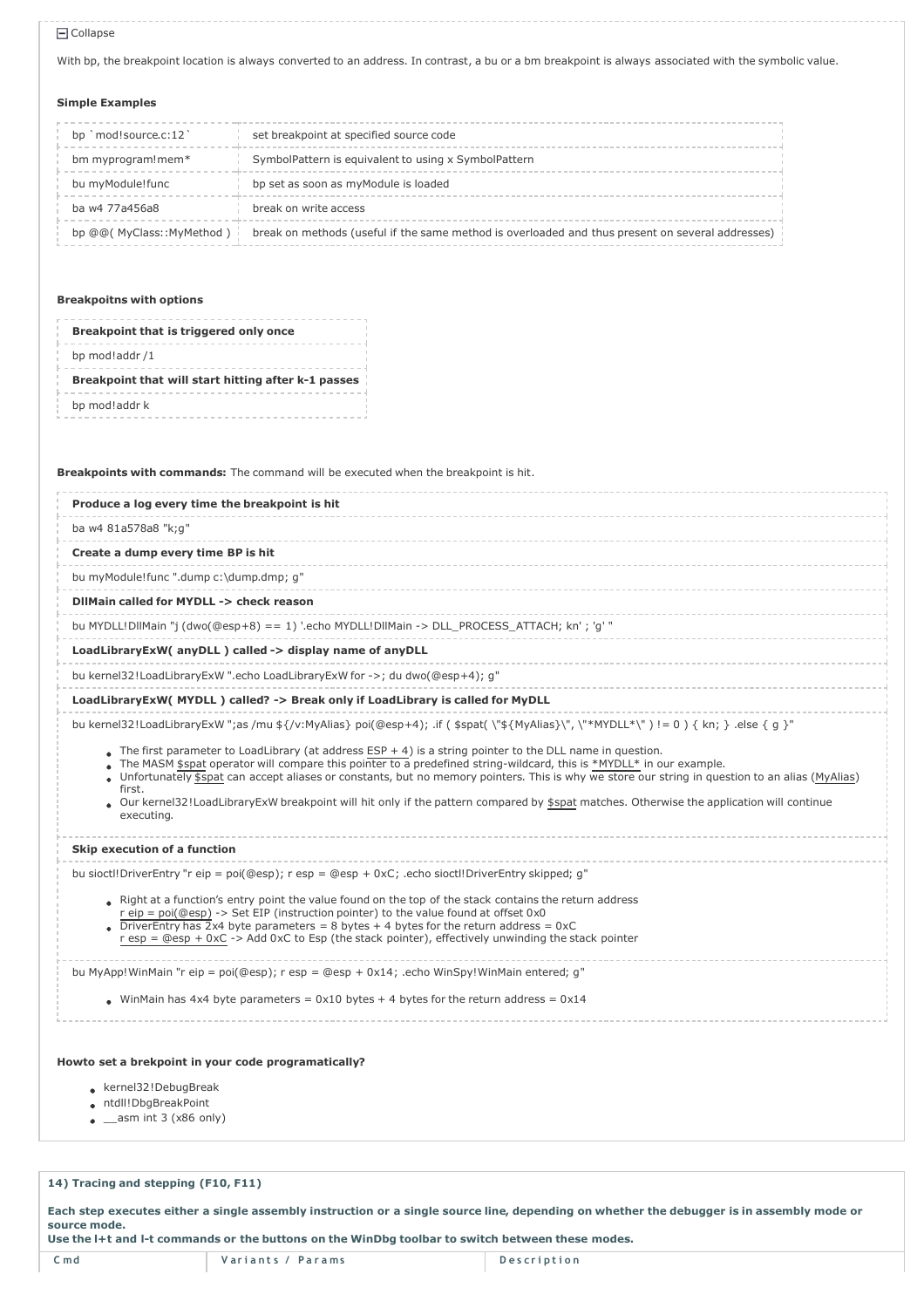| g(F5)        | g<br>gu                                                                                                                                                                                                          | Go (F5)<br>Go $up =$ execute until the current function is complete<br>gu $\sim$ = g @\$ra<br>gu $\sim$ = bp /1 /c @\$csp @\$ra;g<br>$\Rightarrow$ \$csp = same as esp on $x86$<br>-> \$ra = The return address currently on the stack                                                                                                                                                                                                                                                                                                                                                                                                                 |
|--------------|------------------------------------------------------------------------------------------------------------------------------------------------------------------------------------------------------------------|--------------------------------------------------------------------------------------------------------------------------------------------------------------------------------------------------------------------------------------------------------------------------------------------------------------------------------------------------------------------------------------------------------------------------------------------------------------------------------------------------------------------------------------------------------------------------------------------------------------------------------------------------------|
| p(F10)       | р<br>pr<br>p Count<br>p [Count] "Command"<br>p =StartAddress [Count] ["Command"]<br>[~Thread] p [=StartAddress] [Count]<br>["Command"]                                                                           | <b>Single step</b> - executes a single instruction or source line. Subroutines are<br>treated as a single step.<br>Toggle display of registers and flags<br>Count = count of instructions or source lines to step through before<br>stopping<br>Command = debugger command to be executed after the step is performed<br>StartAddress = Causes execution to begin at the specified address. Default<br>is the current EIP.<br>$\sim$ Thread = The specified thread is thawed and all others frozen                                                                                                                                                     |
| t $(F11)$    | t<br>$\ddot{\phantom{a}}$                                                                                                                                                                                        | <b>Single trace</b> - executes a single instruction or source line. For subroutines<br>each step is traced as well.                                                                                                                                                                                                                                                                                                                                                                                                                                                                                                                                    |
| pt           | pt<br>$\cdot$ .                                                                                                                                                                                                  | <b>Step to next return</b> - similar to the GU (go up), but staying in context of<br>the current function<br>If EIP is already on a return instruction, the entire return is executed. After<br>this return is returned, execution will continue until another return is<br>reached.                                                                                                                                                                                                                                                                                                                                                                   |
| tt           | tt<br>$\cdot$ .                                                                                                                                                                                                  | <b>Trace to next return</b> - similar to the GU (go up), but staying in context of<br>the current function<br>If EIP is already on a return instruction, the debugger traces into the return<br>and continues executing until another return is reached.                                                                                                                                                                                                                                                                                                                                                                                               |
| pc           | рc<br>$\ddot{\phantom{a}}$                                                                                                                                                                                       | Step to next call - executes the program until a call instruction is reached<br>If EIP is already on a call instruction, the entire call will be executed. After<br>this call is returned execution will continue until another call is reached.                                                                                                                                                                                                                                                                                                                                                                                                       |
| tc           | tc<br>$\ddot{\phantom{a}}$                                                                                                                                                                                       | Trace to next call - executes the program until a call instruction is<br>reached<br>If EIP is already on a call instruction, the debugger will trace into the call<br>and continue executing until another call is reached.                                                                                                                                                                                                                                                                                                                                                                                                                            |
|              | pa StopAddr                                                                                                                                                                                                      | <b>Step to address</b> ; StopAddr = address at which execution will stop<br>Called functions are treated as a single unit                                                                                                                                                                                                                                                                                                                                                                                                                                                                                                                              |
| рa           | par<br>pa StopAddr "Command"<br>pa = StartAddress StopAddr ["Command"]                                                                                                                                           | Toggle display of registers and flags<br>Command = debugger command to be executed after the step is performed<br>StartAddress = Causes execution to begin at the specified address. Default<br>is the current EIP.                                                                                                                                                                                                                                                                                                                                                                                                                                    |
| ta           | ta StopAddr<br>$\cdot$ .                                                                                                                                                                                         | <b>Trace to address</b> ; StopAddr = address at which execution will stop<br>Called functions are traced as well                                                                                                                                                                                                                                                                                                                                                                                                                                                                                                                                       |
| wt           | wt<br>wt [Options] [= StartAddr] [EndAddr]<br>wt -I Depth<br>wt -m Module [-m Module2]<br>wt -i Module [-i Module2]<br>$wt$ -oa $\ldots$<br>$wt$ -or $\ldots$<br>$wt$ -o $R$<br>$wt$ -nc<br>$wt$ -ns<br>$wt -nw$ | Trace and watch data. Go to the beginning of a function and do a wt. It<br>will run through the entire function and display statistics.<br>StartAddr = execution begin; EndAddr = address at which to end tracing<br>(default = after RET of current function)<br>$l =$ maximum depth of traced calls<br>$m =$ restrict tracing to Module<br>i = ignore code from Module<br>oa = dump actual address of call sites<br>$or =$ dump return register values (EAX value) of sub-functions<br>$oR =$ dump return register values (EAX value) in the appropriate type<br>$nc = no$ info for individual calls<br>$ns = no$ summary info<br>$ns = no warnings$ |
| .step_filter | .step_filter<br>.step_filter "FilerList"<br>.step_filter /c                                                                                                                                                      | Dump current filter list = functions that are skipped when tracing $(t, ta, tc)$<br>FilterList = Filter 1; Filter 2;  symbols associated with functions to be<br>stepped over (skipped)<br>clear the filter list                                                                                                                                                                                                                                                                                                                                                                                                                                       |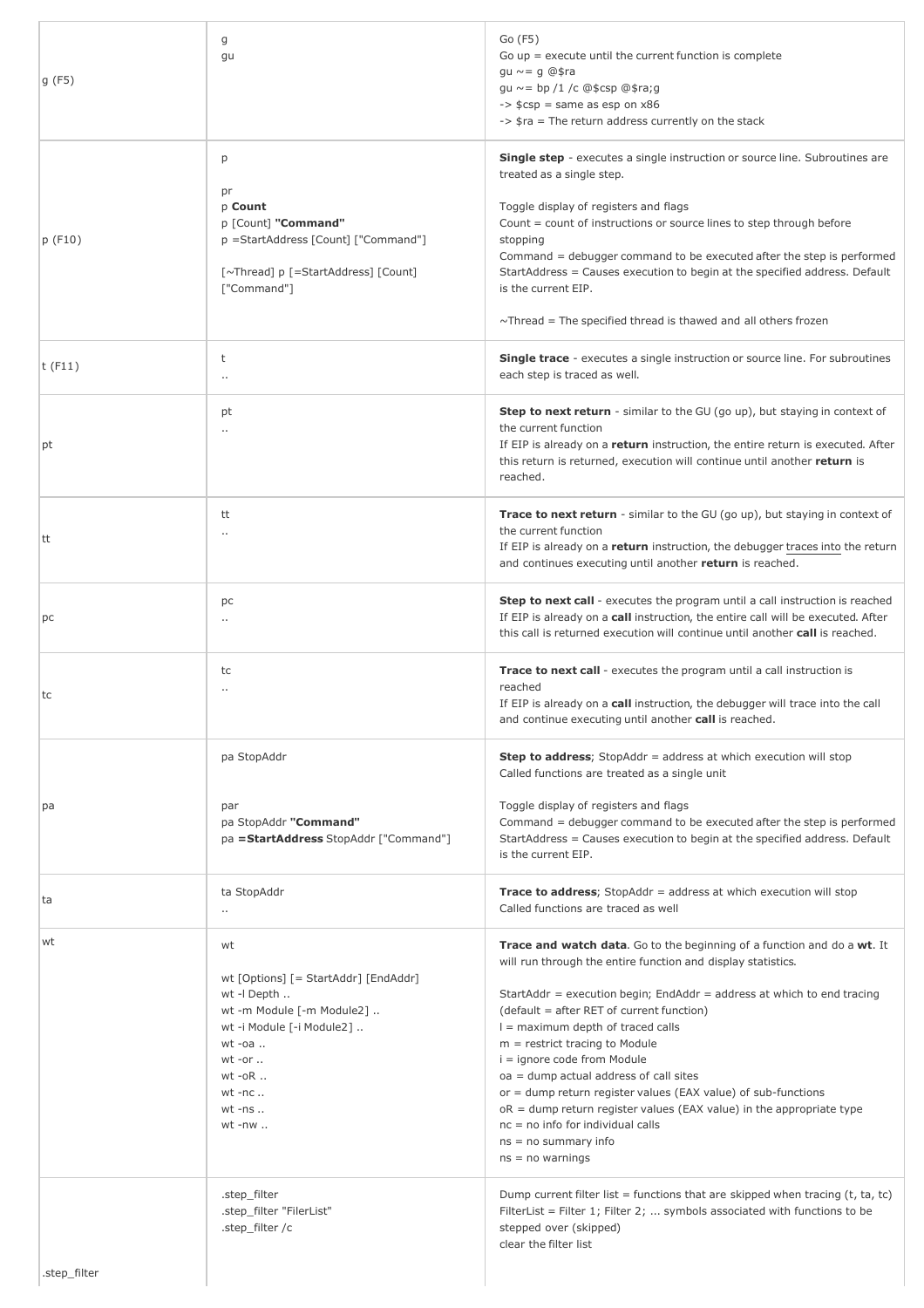.step\_filter is not very useful in assembly mode, as each function call is on a different line.

Collapse

|                                                        | go                                                                                            |
|--------------------------------------------------------|-----------------------------------------------------------------------------------------------|
| $g$ $\cdot$ :123 $\cdot$ ; ? poi(counter); $g \dagger$ | executes the current program to source line 123; print the value of counter; resume execution |
|                                                        | single step                                                                                   |
| nr                                                     | toggle displaying of registers                                                                |
| p 5 "kb"                                               | 5x steps, execute "kb" thereafter                                                             |
| рc                                                     | step to next CALL instruction                                                                 |
| pa 7c801b0b                                            | step until 7c801b0b is reached                                                                |
| wt                                                     | trace and watch sub-functions                                                                 |
| wt $-14 - 0R$                                          | trace sub-functions to depth 4, display their return values                                   |

| 15) Call stack  |                                                                 |                                                                                                                                                                                                                                                                                                                                                                                                                                                                                                                                                                                                                                                                                                                                                                                            |  |  |
|-----------------|-----------------------------------------------------------------|--------------------------------------------------------------------------------------------------------------------------------------------------------------------------------------------------------------------------------------------------------------------------------------------------------------------------------------------------------------------------------------------------------------------------------------------------------------------------------------------------------------------------------------------------------------------------------------------------------------------------------------------------------------------------------------------------------------------------------------------------------------------------------------------|--|--|
| $C \text{ m} d$ | Variants / Params                                               | Description                                                                                                                                                                                                                                                                                                                                                                                                                                                                                                                                                                                                                                                                                                                                                                                |  |  |
| k               | k [n] [f] [L] [#Frames]<br>kb<br>kp<br>kP<br>kv                 | dump stack; $n =$ with frame #; $f =$ distance between adjacent frames; $L =$<br>omit source lines; number of stack frames to display<br>first 3 params<br>all params: param type + name + value<br>all params formatted (new line)<br>FPO info, calling convention                                                                                                                                                                                                                                                                                                                                                                                                                                                                                                                        |  |  |
| kd              | kd [WordCnt]                                                    | display raw stack data + possible symbol info $==$ dds esp                                                                                                                                                                                                                                                                                                                                                                                                                                                                                                                                                                                                                                                                                                                                 |  |  |
| <b>kM</b>       |                                                                 | DML variant with links to .frame #; dv                                                                                                                                                                                                                                                                                                                                                                                                                                                                                                                                                                                                                                                                                                                                                     |  |  |
| .kframes        |                                                                 | Set stack length. The default is 20 (0x14).                                                                                                                                                                                                                                                                                                                                                                                                                                                                                                                                                                                                                                                                                                                                                |  |  |
| .frame          | .frame<br>.frame $#$<br>.frame /r $\lceil # \rceil$             | show current frame<br>specify frame #<br>show register values<br>The .frame command specifies which local context (scope) will be used to<br>interpret local variables, or displays the current local context.<br>When executing a near call, the processor pushes the value of the EIP<br>register (which contains the offset of the instruction following the CALL<br>instruction) onto the stack (for use later as a return-instruction pointer).<br>This is the first step in building a frame. Each time a function call is made,<br>another frame is created so that the called function can access arguments,<br>create local variables, and provide a mechanism to return to calling<br>function. The composition of the frame is dependant on the function calling<br>convention. |  |  |
| !uniqstack      | !uniqstack<br>!uniqstack [b v p] [n]<br>!uniqstack -?           | show stacks for all threads<br>[b = first 3 params, $v = FPO + calling convention$ , $p = all$ params: param<br>type + name + value], $[n = with frame #]$<br>brief help                                                                                                                                                                                                                                                                                                                                                                                                                                                                                                                                                                                                                   |  |  |
| !findstack      | !findstack Symbol<br>!findstack Symbol [0 1 2]<br>!findstack -? | locate all stacks that contain Symbol or module<br>$[0 =$ show only TID, $1 =$ TID + frames, $2 =$ entire thread stack]<br>brief help                                                                                                                                                                                                                                                                                                                                                                                                                                                                                                                                                                                                                                                      |  |  |

 $\Box$  Collapse

|            | display call stack                     |
|------------|----------------------------------------|
| kn         | call stack with frame numbers          |
| kb         | display call stack with first 3 params |
| $kb$ 5 $i$ | display first 5 frames only            |

To get more than 3 Function Arguments from the stack dd ChildEBP+8 (Parameters start at ChildEBP+8)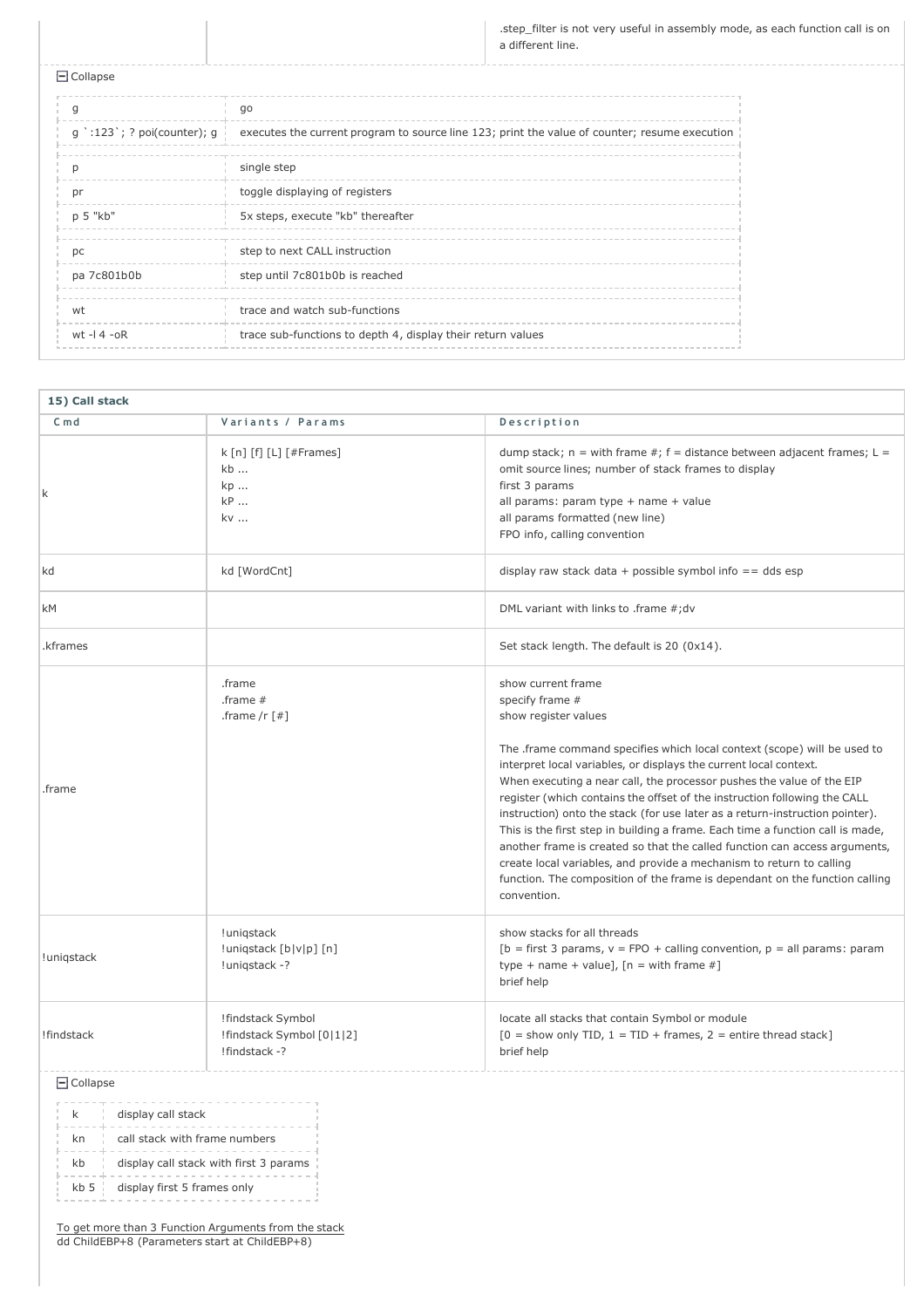| !unigstack              | get all stacks of our process (one for each thread) |  |
|-------------------------|-----------------------------------------------------|--|
| ! findstack kernel 32 2 | display all stacks that contain "kernel32"          |  |
| .frame                  | show current frame                                  |  |
| .frame 2                | set frame 2 for the local context                   |  |
| .frame /r 0d            | display registers in frame 0                        |  |

| 16) Registers                                      |                                                 |                                                                                                                                                                                                                                                                                                                                                                          |
|----------------------------------------------------|-------------------------------------------------|--------------------------------------------------------------------------------------------------------------------------------------------------------------------------------------------------------------------------------------------------------------------------------------------------------------------------------------------------------------------------|
| $C$ md                                             | Variants / Params                               | Description                                                                                                                                                                                                                                                                                                                                                              |
|                                                    | r<br>r Reg1, Reg2<br>r Reg=Value                | Dump all registers<br>Dump only specified registers (i.e.: r eax, edx)<br>Value to assign to the register (i.e.: $r$ eax=5, edx=6)                                                                                                                                                                                                                                       |
| r                                                  | r Reg:Type                                      | Type = data format in which to display the register (i.e.: $r$ eax:uw)<br>$ib =$ Signed byte<br>$ub =$ Unsigned byte<br>$iw =$ Signed word $(2b)$<br>$uw =$ Unsigned word $(2b)$<br>$id =$ Signed dword $(4b)$<br>$ud =$ Unsigned dword $(4b)$<br>$iq =$ Signed qword (8b)<br>$uq =$ Unsigned qword (8b)<br>$f = 32$ -bit floating-point<br>$d = 64$ -bit floating-point |
|                                                    | r Reg: [Num]Type                                | Num = number of elements to display (i.e.: $r$ eax: 1uw)<br>Default is full register length, thus r eax: uw would display two values as<br>EAX is a 32-bit register.                                                                                                                                                                                                     |
|                                                    | ~Thread r [Reg:[Num]Type]                       | Thread = thread from which the registers are to be read (i.e.: $\sim 1$ r eax)                                                                                                                                                                                                                                                                                           |
| rM Mask<br>rM Mask Reg1, Reg2<br>rM Mask Reg=Value |                                                 | Dump register types specified by Mask<br>Dump only specified registers from current mask<br>Value to assign to the register                                                                                                                                                                                                                                              |
| rМ                                                 | $\ldots$                                        | Flags for Mask<br>$0x1$ = basic integer registers<br>$0x4 =$ floating-point registers == rF<br>$0x8 = segment registers$<br>$0x10 = MMX$ registers<br>$0x20$ = Debug registers<br>$0x40 = SSE$ XMM registers == rX                                                                                                                                                       |
| rF                                                 | rF<br>rF Reg1, Reg2<br>rF Reg=Value<br>$\cdots$ | Dump all floating-point registers == rM 0x4<br>Dump only specified floating-point registers<br>Value to assign to the register                                                                                                                                                                                                                                           |
| rX                                                 | rX<br>rX Reg1, Reg2<br>rX Reg=Value<br>$\ldots$ | Dump all SSE XMM registers == rM 0x40<br>Dump only specified SSE XMM registers<br>Value to assign to the register                                                                                                                                                                                                                                                        |
| rm                                                 | rm<br>rm <sub>?</sub><br>rm Mask                | Dump default register mask. This mask controls how registers are displayed<br>by the "r".<br>Dump a list of possible Mask bits<br>Specify the mask to use when displaying the registers.                                                                                                                                                                                 |
| $\Box$ Collapse                                    |                                                 |                                                                                                                                                                                                                                                                                                                                                                          |
| rm <sub>?</sub>                                    | show possible bit mask                          |                                                                                                                                                                                                                                                                                                                                                                          |
| rm1                                                | enable integer registers only                   |                                                                                                                                                                                                                                                                                                                                                                          |
| r                                                  | dump all integer registers                      |                                                                                                                                                                                                                                                                                                                                                                          |
| r eax, edx                                         | dump only eax and edx                           |                                                                                                                                                                                                                                                                                                                                                                          |
| $r$ eax=5, edx=6                                   | assign new values to eax and edx                |                                                                                                                                                                                                                                                                                                                                                                          |
| r eax:1ub                                          | dump only the first byte from eax               |                                                                                                                                                                                                                                                                                                                                                                          |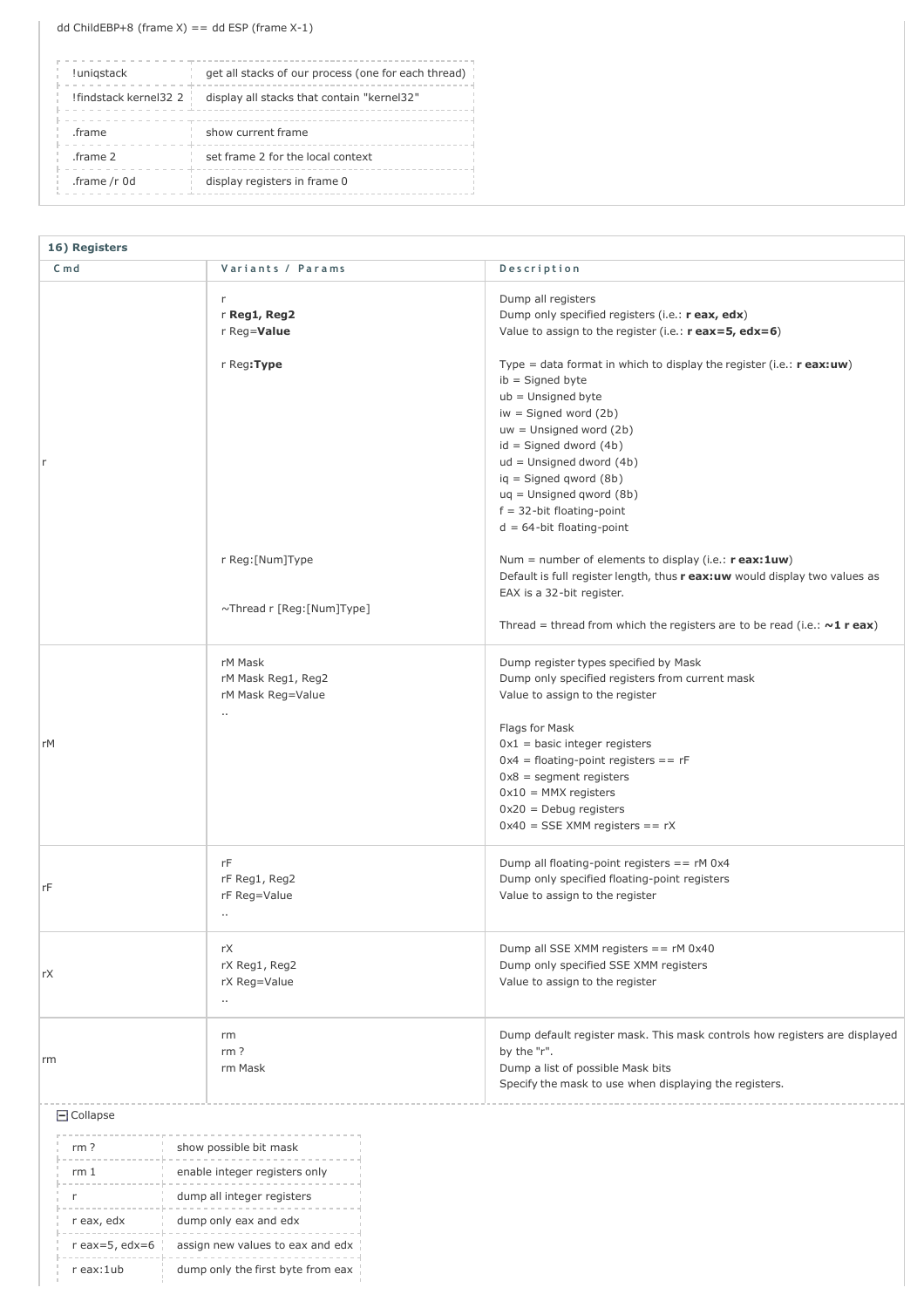| enable debug register mask        |
|-----------------------------------|
| dump debug registers              |
| dump all floating point register  |
| dump all floating point register  |
| dump all floating point registers |
|                                   |

| 17) Information about variables                                                                                                                                                                                                                                                                                                                                                                                                                                                                                       |                             |                                                                                                                                                         |                                                                                                                                                                                                                                                                                                                                                          |  |
|-----------------------------------------------------------------------------------------------------------------------------------------------------------------------------------------------------------------------------------------------------------------------------------------------------------------------------------------------------------------------------------------------------------------------------------------------------------------------------------------------------------------------|-----------------------------|---------------------------------------------------------------------------------------------------------------------------------------------------------|----------------------------------------------------------------------------------------------------------------------------------------------------------------------------------------------------------------------------------------------------------------------------------------------------------------------------------------------------------|--|
| $C \text{md}$                                                                                                                                                                                                                                                                                                                                                                                                                                                                                                         |                             | Variants / Params                                                                                                                                       | Description                                                                                                                                                                                                                                                                                                                                              |  |
|                                                                                                                                                                                                                                                                                                                                                                                                                                                                                                                       |                             | dt -h<br>dt [mod!]Name<br>dt [mod!]Name Field [Field]<br>dt [mod!]Name [Field] Addr<br>dt [mod!]Name*<br>dt $[-n y]$ [mod!]Name $[-n y]$ [Field] [Addr] | Brief help<br>Dump variable info<br>Dump only 'field-name(s)' (struct or unions)<br>Addr of struct to be dumped<br>list symbols (wildcard)<br>-n Name = param is a name (use if name can be mistaken as an address)                                                                                                                                      |  |
|                                                                                                                                                                                                                                                                                                                                                                                                                                                                                                                       |                             |                                                                                                                                                         | -y Name = partially match instead of default exact match                                                                                                                                                                                                                                                                                                 |  |
| dt [-n y] [mod!]Name [-n y] [Field] [Addr] -<br>$-a$ = Shows array elements in new line with its index<br>dt<br>abcehioprsv<br>$-b =$ Dump only contiguous block of struct<br>-c = Compact output (all fields in one line)<br>$-i$ = Does not indent the subtypes<br>-I ListField = Field which is pointer to the next element in list<br>-o = Omit the offset value (fields of struct)<br>$-p =$ Dump from physical address<br>$-r[1]$ = Recursively dump subtypes/fields (up to I levels)<br>$-v =$ Verbose output. |                             | -s [size] = For enumeration only, enumerate types only of given size.                                                                                   |                                                                                                                                                                                                                                                                                                                                                          |  |
| dv                                                                                                                                                                                                                                                                                                                                                                                                                                                                                                                    |                             | dv<br>dy <b>Pattern</b><br>dv $[$ / <b>i</b> / <b>t</b> / <b>V</b> $]$ [Pattern]<br>dv $\lceil$ /i /t /V /a /n /z] [Pattern]                            | display local variables and parameters<br>vars matching Pattern<br>$i =$ type (local, global, parameter), $t =$ data type, $V =$ memory address or<br>register location<br>$a = sort by Addr$ , $n = sort by name$ , $z = sort by size$                                                                                                                  |  |
|                                                                                                                                                                                                                                                                                                                                                                                                                                                                                                                       | $\Box$ Collapse             |                                                                                                                                                         |                                                                                                                                                                                                                                                                                                                                                          |  |
|                                                                                                                                                                                                                                                                                                                                                                                                                                                                                                                       | dt ntdll!_PEB*              | list all variables that contain the word _PEB                                                                                                           |                                                                                                                                                                                                                                                                                                                                                          |  |
|                                                                                                                                                                                                                                                                                                                                                                                                                                                                                                                       | dt ntdll!_PEB* -v           | list with verbose output (address and size included)                                                                                                    |                                                                                                                                                                                                                                                                                                                                                          |  |
|                                                                                                                                                                                                                                                                                                                                                                                                                                                                                                                       | dt ntdll!_PEB* -v -s 9      | list only symbols whose size is 9 bytes                                                                                                                 |                                                                                                                                                                                                                                                                                                                                                          |  |
|                                                                                                                                                                                                                                                                                                                                                                                                                                                                                                                       | dt ntdll!_PEB               | dump _PEB info                                                                                                                                          |                                                                                                                                                                                                                                                                                                                                                          |  |
|                                                                                                                                                                                                                                                                                                                                                                                                                                                                                                                       | dt ntdll!_PEB @\$peb        | dump _PEB for our process                                                                                                                               |                                                                                                                                                                                                                                                                                                                                                          |  |
|                                                                                                                                                                                                                                                                                                                                                                                                                                                                                                                       | dt ntdll!_PEB 7efde000      | dump_PEB at Addr 7efde000<br>You can get our process's PEB address with "r @\$peb" or with "!peb".                                                      |                                                                                                                                                                                                                                                                                                                                                          |  |
|                                                                                                                                                                                                                                                                                                                                                                                                                                                                                                                       | dt ntdll!_PEB Ldr SessionId | dump only PEB's Ldr and SessionId fields                                                                                                                |                                                                                                                                                                                                                                                                                                                                                          |  |
|                                                                                                                                                                                                                                                                                                                                                                                                                                                                                                                       | dt ntdll!_PEB Ldr -y OS*    | dump Ldr field $+$ all fields that start with OS*                                                                                                       |                                                                                                                                                                                                                                                                                                                                                          |  |
|                                                                                                                                                                                                                                                                                                                                                                                                                                                                                                                       | dt mod!var m_cs.            | dump m_cs and expand its subfields                                                                                                                      |                                                                                                                                                                                                                                                                                                                                                          |  |
|                                                                                                                                                                                                                                                                                                                                                                                                                                                                                                                       | dt mod!var m_cs             | expand its subfields for 2 levels                                                                                                                       |                                                                                                                                                                                                                                                                                                                                                          |  |
|                                                                                                                                                                                                                                                                                                                                                                                                                                                                                                                       | dt ntdll!_PEB -r2           | dump recursively (2 levels)                                                                                                                             |                                                                                                                                                                                                                                                                                                                                                          |  |
|                                                                                                                                                                                                                                                                                                                                                                                                                                                                                                                       | dv /t /i /V                 | BUG: You must first execute a few commands before dv displays the correct value.                                                                        | dump local variables with type information $(f)$ , addresses and EBP offsets $(f)'$ , classify them into categories $(f)$<br>Note: dv will also display the value of a THIS pointer for methods called with the "this calling-convention".<br>Right at a function's entry point the THIS pointer is present in ECX, so you can easily get it from there. |  |

18) Memory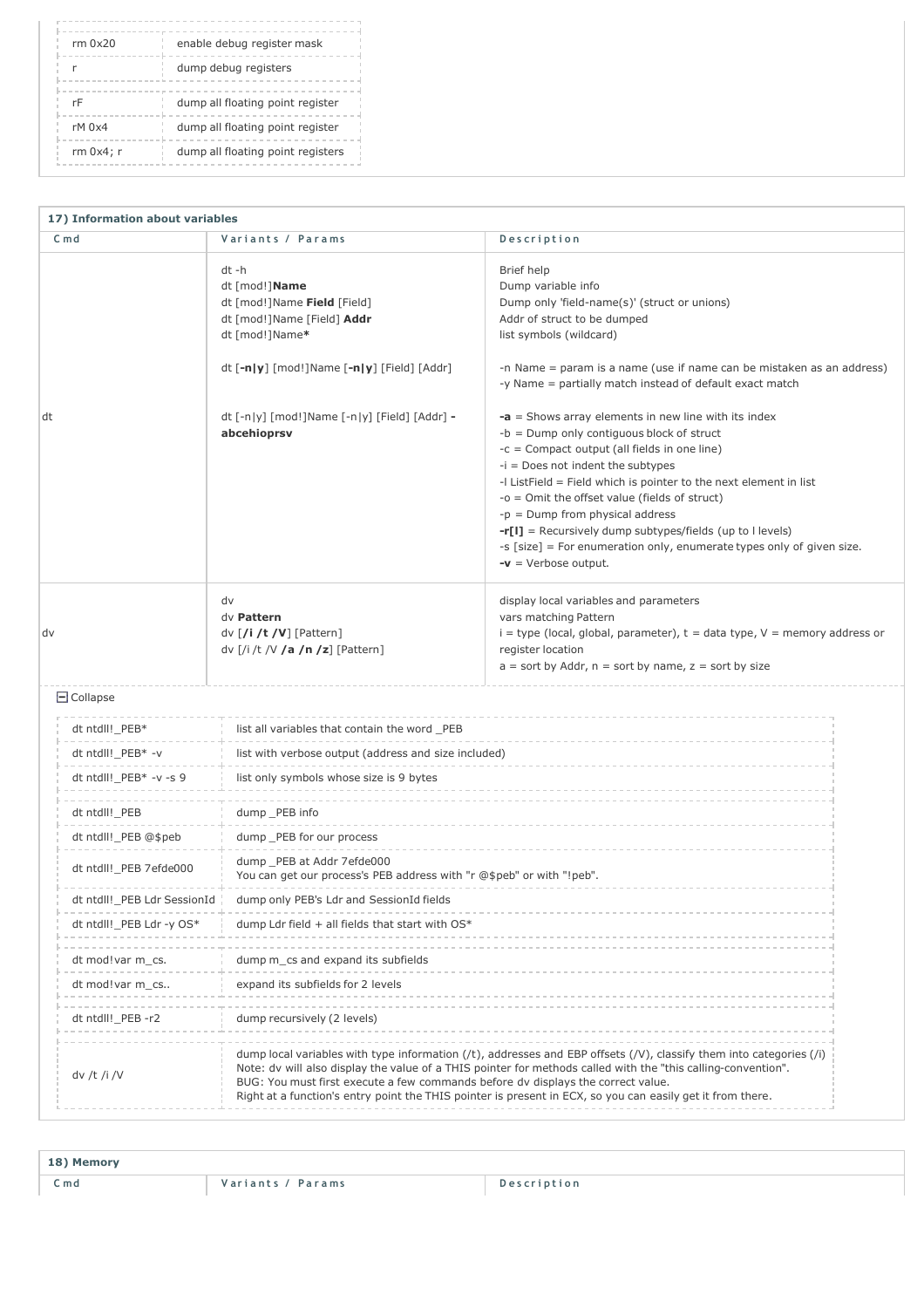| d*                       | $d[a u b w W d c q f D]$ [/c #] [Addr]<br>$dy[b   d]$                         | <b>Display memory</b> [#columns to display]<br>$a =$ ascii chars<br>$u =$ Unicode chars<br>$b = byte + ascii$<br>$w = word(2b)$<br>$W = word(2b) + ascii$<br>$d =$ dword $(4b)$<br>$c =$ dword $(4b) +$ ascii<br>$q = qword(8b)$<br>$f =$ floating point (single precision - 4b)<br>$D =$ floating point (double precision - 8b)<br>$b = binary + byte$<br>$d = binary + dword$                                                                                                                                                                                                                                                                                                                                   |
|--------------------------|-------------------------------------------------------------------------------|-------------------------------------------------------------------------------------------------------------------------------------------------------------------------------------------------------------------------------------------------------------------------------------------------------------------------------------------------------------------------------------------------------------------------------------------------------------------------------------------------------------------------------------------------------------------------------------------------------------------------------------------------------------------------------------------------------------------|
| $e^*$                    | $e[ b   w   d   q   f   D ]$ Addr Value<br>e[ a   u   za   zu ] Addr "String" | <b>Edit memory</b><br>$b = b$ yte<br>$w = word(2b)$<br>$d =$ dword $(4b)$<br>$q = qword(8b)$<br>$f =$ floating point (single precision - 4b)<br>$D =$ floating point (double precision - 8b)<br>$a =$ ascii string<br>$za = ascii$ string (NULL-terminated)<br>$u =$ Unicode string<br>zu = Unicode string (NULL-terminated)                                                                                                                                                                                                                                                                                                                                                                                      |
| ds, dS                   | $ds$ [/c #] [Addr]<br>$dS$ [/c #] [Addr]                                      | <b>Dump string struct</b> (struct! not null-delimited char sequence)<br>s = STRING or ANSI_STRING<br>$S = UNICODE\_STRING$                                                                                                                                                                                                                                                                                                                                                                                                                                                                                                                                                                                        |
| $d*s$                    | dds $\lceil$ / $\lfloor$ #] $\lfloor$ Addr $\rfloor$<br>dqs $[(c \#)]$ [Addr] | Display words and symbols (memory at Addr is assumed to be a series<br>of addresses in the symbol table)<br>$dds = dwords(4b)$<br>$dqs = qwords(8b)$                                                                                                                                                                                                                                                                                                                                                                                                                                                                                                                                                              |
| $dd^*$ , $dq^*$ , $dp^*$ | $dd*$<br>$dq*$<br>$dp*$<br>$d^*a$<br>$d * u$<br>$d^*p$                        | <b>Display referenced memory</b> = display pointer at specified Addr,<br>dereference it, and then display the memory at the resulting location in a<br>variety of formats.<br>the 2nd char determines the pointer size used:<br>dd* -> 32-bit pointer used<br>$dq^*$ -> 64-bit pointer used<br>dp* -> standard size: 32-bit or 64-bit, depending on the CPU architecture<br>the 3rd char determines how the dereferenced memory is displayed:<br>$d^*a$ -> dereferenced mem as asci chars<br>d*u -> dereferenced mem as Unicode chars<br>$d*p \rightarrow$ dereferenced mem as dword or gword, depending on the CPU<br>architecture. If this value matches any known symbol, this symbol is<br>displayed as well. |
| dl                       | dl[b] Addr MaxCount Size                                                      | <b>Display linked list</b> (LIST_ENTRY or SINGLE_LIST_ENTRY)<br>b = dump in reverse order (follow BLinks instead of FLinks)<br>Addr $=$ start address of the list<br>MaxCount = $max #$ elements to dump<br>Size = Size of each element<br>Use ! list to execute some command for each element in the list.                                                                                                                                                                                                                                                                                                                                                                                                       |
| !address                 | !address -?<br>!address Addr<br>!address -summary<br>!address -RegionUsageXXX | Display info about the memory used by the target process<br>Brief help<br>Dump info for region with Addr<br>Dump summary info for process<br>Dump specified regions (RegionUsageStack, RegionUsagePageHeap, )                                                                                                                                                                                                                                                                                                                                                                                                                                                                                                     |
| ! vprot                  | $!$ vprot $-?$<br>!vprot Addr                                                 | <b>Brief Help</b><br>Dump virtual memory protection info                                                                                                                                                                                                                                                                                                                                                                                                                                                                                                                                                                                                                                                          |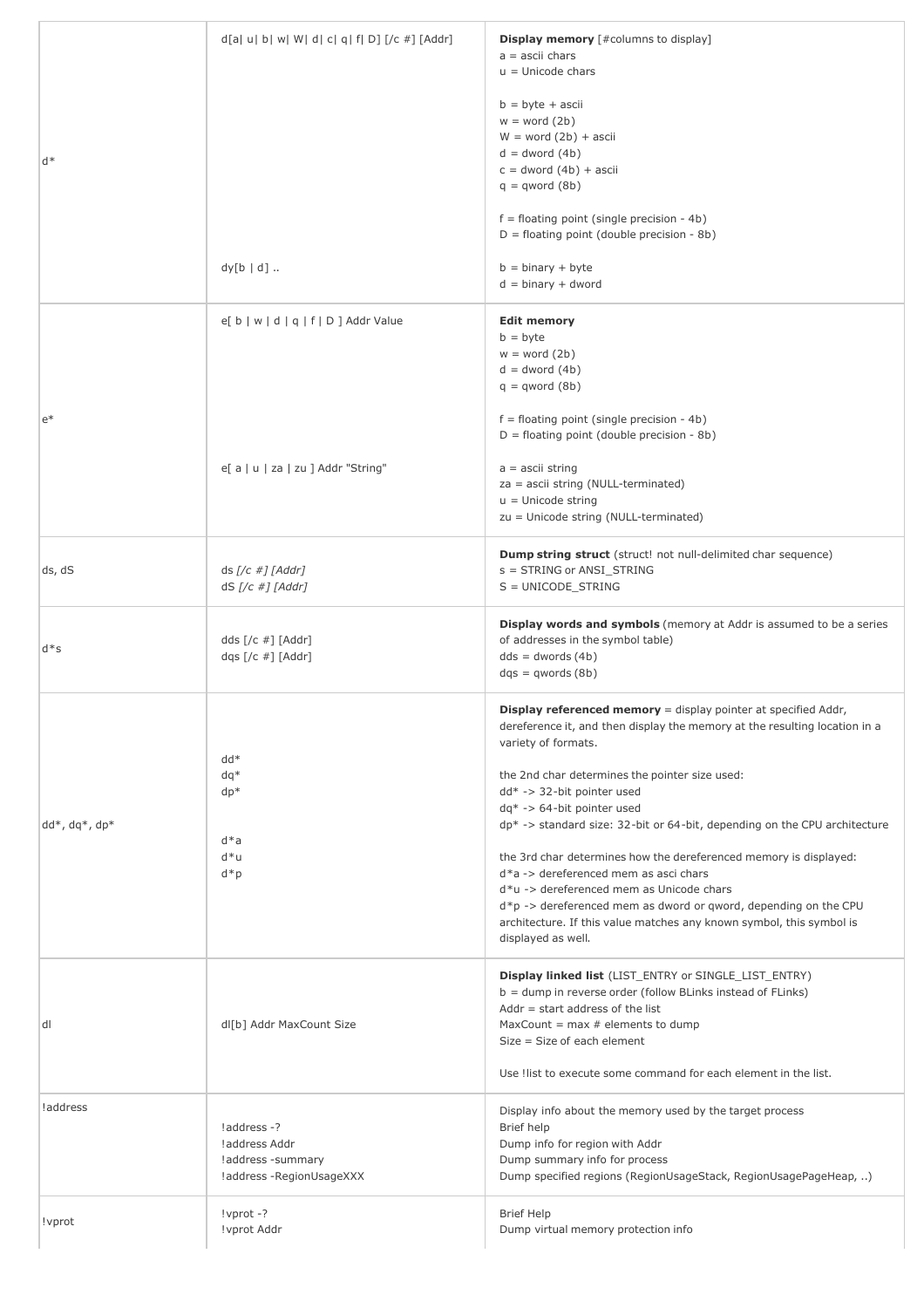| !mapped file               | !mapped_file -?<br>Imapped file Addr                       | <b>Brief Help</b><br>Dump name of the file containing given Addr                        |  |
|----------------------------|------------------------------------------------------------|-----------------------------------------------------------------------------------------|--|
| $\Box$ Collapse            |                                                            |                                                                                         |  |
| dd 0046c6b0                | display dwords at 0046c6b0                                 |                                                                                         |  |
| dd 0046c6b0 L1             | display 1 dword at 0046c6b0                                |                                                                                         |  |
| dd 0046c6b0 L3             | display 3 dwords at 0046c6b0                               |                                                                                         |  |
| du 0046c6b0                | display Unicode chars at 0046c6b0                          |                                                                                         |  |
| du 0046c6b0 L5             | display 5 Unicode chars at 0046c6b0                        |                                                                                         |  |
| $dds$ esp == $kd$          | display words and symbols on stack                         |                                                                                         |  |
| !mapped_file 00400000      | Dump name of file containing address 00400000              |                                                                                         |  |
| !address                   | show all memory regions of our process                     |                                                                                         |  |
| !address -RegionUsageStack | show all stack regions of our process                      |                                                                                         |  |
|                            | show info for committed sub-region for our thread's stack. | Note: For stack overflows SubRegionSize (size of committed memory) will be large, i.e.: |  |
| !address esp               |                                                            | AllocBase : SubRegionBase - SubRegionSize                                               |  |
|                            | $001e0000 : 002d6000 - 0000a000$                           |                                                                                         |  |
|                            |                                                            |                                                                                         |  |

## Determine stack usage for a thread

|                                                           | Stack Identifier                | Memory Identifier ^                                                                                    |
|-----------------------------------------------------------|---------------------------------|--------------------------------------------------------------------------------------------------------|
|                                                           | --------- <- TEB.StackBase      | SubRegionBase3 + SubRegionSize3                                                                        |
| MEM COMMIT<br>PAGE GUARD<br>------------<br>MEM RESERVEDI | ------------  <- TEB.StackLimit | SubRegionBase3 ^, SubRegionBase2 + SubRegionSize2<br>SubRegionBase2 ^, SubRegionBase1 + SubRegionSize1 |
|                                                           |                                 | ------------  <- _TEB.DeallocationStack AllocationBase or RegionBase, SubRegionBase1 ^                 |
|                                                           |                                 | DeallocationStack: dt ntdll! TEB TebAddr DeallocationStack                                             |

### From MSDN CreateThread > dwStackSize > "Thread Stack Size":

"Each new thread receives its own stack space, consisting of both committed and reserved memory. By default, each thread uses 1 Mb of reserved memory, and one page of committed memory. The system will commit one page block from the reserved stack memory as needed."

| 19) Manipulating memory ranges |                   |                                                                   |  |
|--------------------------------|-------------------|-------------------------------------------------------------------|--|
| $C \text{md}$                  | Variants / Params | Description                                                       |  |
| C.                             | c Range DestAddr  | Compare memory                                                    |  |
| m                              | m Range DestAddr  | Move memory                                                       |  |
|                                | f Range Pattern   | Fill memory. Pattern = a series of bytes (numeric or ASCII chars) |  |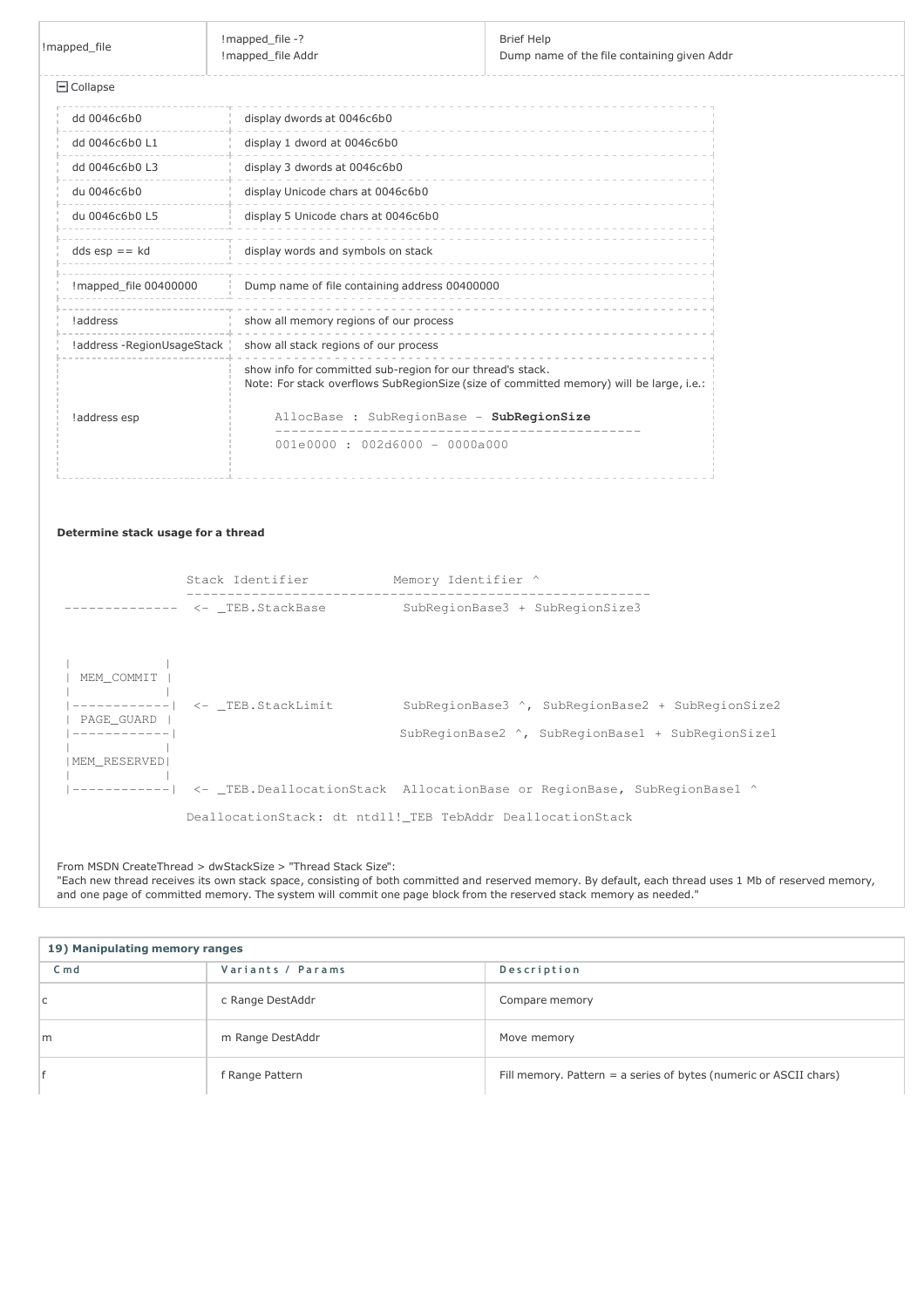| S                                                                     |                 |                                                             | s Range Pattern                                                                                         | Search memory                                                                                                                                                                                                                                                                                            |  |
|-----------------------------------------------------------------------|-----------------|-------------------------------------------------------------|---------------------------------------------------------------------------------------------------------|----------------------------------------------------------------------------------------------------------------------------------------------------------------------------------------------------------------------------------------------------------------------------------------------------------|--|
|                                                                       |                 |                                                             | s -[Flags]b Range Pattern                                                                               | $b = byte$ (default value)<br>Pattern = a series of bytes (numeric or ASCII chars)                                                                                                                                                                                                                       |  |
|                                                                       |                 |                                                             | s -[Flags]w Range 'Pattern'<br>s -[Flags]d Range 'Pattern'<br>s -[Flags]q Range 'Pattern'               | $w = word(2b)$<br>$d =$ dword $(4b)$<br>$q = qword(8b)$<br>Pattern = enclosed in single quotation marks (for example, 'Tag7')                                                                                                                                                                            |  |
|                                                                       |                 |                                                             | s -[Flags]a Range "Pattern"<br>s -[Flags]u Range "Pattern"                                              | $a =$ ascii string (must not be null-terminated)<br>u = Unicode string (must not be null-terminated)<br>Pattern = enclosed in double quotation marks (for example, "This string")                                                                                                                        |  |
|                                                                       |                 | s -[Flags, I length]sa Range<br>s -[Flags, llength]su Range |                                                                                                         | Search for any memory containing printable ascii strings<br>Search for any memory containing printable Unicode strings<br>Length $=$ minimum length of such strings; the default is 3 chars                                                                                                              |  |
|                                                                       |                 |                                                             | s -[Flags]v Range Object                                                                                | Search for objects of the same type.<br>Object = Addr of a pointer to the Object or of the Object itself                                                                                                                                                                                                 |  |
|                                                                       |                 |                                                             |                                                                                                         | Flags<br>-------<br>$w =$ search only writable memory<br>$1 =$ output only addresses of search matches (useful if you are using<br>the .foreach)                                                                                                                                                         |  |
|                                                                       |                 |                                                             |                                                                                                         | Flags must be surrounded by a single set of brackets without spaces.<br>Example: s -[swl 10] Type Range Pattern                                                                                                                                                                                          |  |
| .holdmem                                                              |                 |                                                             | .holdmem -a Range<br>.holdmem -o<br>.holdmem -c Range<br>.holdmem -D<br>.holdmem -d { Range   Address } | Hold and compare memory. The comparison is made byte-for-byte<br>Memory range to safe<br>Display all saved memory ranges<br>Compares Range to all saved memory ranges<br>Delete all saved memory ranges<br>Delete specified memory ranges (any saved range containing Addr or<br>overlapping with Range) |  |
|                                                                       | $\Box$ Collapse |                                                             |                                                                                                         |                                                                                                                                                                                                                                                                                                          |  |
| c Addr L100 DestAddr<br>m Addr L20 DestAddr<br>f Addr L20 'A' 'B' 'C' |                 |                                                             | c Addr (Addr+100) DestAddr compare 100 bytes at Addr with DestAddr                                      |                                                                                                                                                                                                                                                                                                          |  |
|                                                                       |                 |                                                             | $-11-$                                                                                                  |                                                                                                                                                                                                                                                                                                          |  |
|                                                                       |                 |                                                             | move 20 bytes from Addr to DestAddr                                                                     |                                                                                                                                                                                                                                                                                                          |  |
|                                                                       |                 |                                                             | fill specified memory location with the pattern "ABC", repeated several times                           |                                                                                                                                                                                                                                                                                                          |  |
| <b>f</b> Addr 1.20 41 42 43                                           |                 |                                                             | $-11-$                                                                                                  |                                                                                                                                                                                                                                                                                                          |  |

| m Addr L20 DestAddr                | move 20 bytes from Addr to DestAddr                                           |  |  |
|------------------------------------|-------------------------------------------------------------------------------|--|--|
| f Addr L20 'A' 'B' 'C'             | fill specified memory location with the pattern "ABC", repeated several times |  |  |
| f Addr L20 41 42 43                | $-11-$                                                                        |  |  |
| s 0012ff40 L20 'H' 'e' 'l' 'l' 'o' | search memory locations 0012FF40 through 0012FF5F for the pattern "Hello"     |  |  |
| s 0012ff40 L20 48 65 6c 6c 6f      | $-11-$                                                                        |  |  |
| s -a 0012ff40 L20 "Hello"          | $-11-$                                                                        |  |  |
| s - [w]a 0012ff40 L20 "Hello"      | search only writable memory                                                   |  |  |

## 20) Memory: Heap

| $C \text{md}$ | Variants / Params                                                                                                                                                                                     | Description                                                                                                                                                                                                                                                                                                                                                                                                                                                                                                                                                                           |
|---------------|-------------------------------------------------------------------------------------------------------------------------------------------------------------------------------------------------------|---------------------------------------------------------------------------------------------------------------------------------------------------------------------------------------------------------------------------------------------------------------------------------------------------------------------------------------------------------------------------------------------------------------------------------------------------------------------------------------------------------------------------------------------------------------------------------------|
|               | $l$ heap $-2$                                                                                                                                                                                         | Brief help                                                                                                                                                                                                                                                                                                                                                                                                                                                                                                                                                                            |
| !heap         | !heap<br>!heap -h<br>!heap -h [HeapAddr   Idx $\vert 0 \vert$ ]<br>$!$ heap -v [HeapAddr   Idx   0]<br>$l$ heap -s [Heap $Addr$   0]<br>!heap -i [HeapAddr]<br>!heap -x [-v] Address<br>$!$ heap $-1$ | List heaps with index and HeapAddr<br>List heaps with index and range (= startAddr(=HeapAddr), endAddr)<br>Detailed heap info $\left[$ Idx = heap Idx, 0 = all heaps $\right]$<br>Validate heap $\lceil \text{Idx} \rceil = \text{heap Idx}$ , $0 = \text{all heaps}$<br><b>Summary info, i.e. reserved and committed memory</b> $\left[Idx = \text{heap Id}x\right]$ ,<br>$0 =$ all heaps]<br>Detailed info for a block at given address<br>Search heap block containing the address ( $v =$ search the whole process<br>virtual space)<br>Search for potentially leaked heap blocks |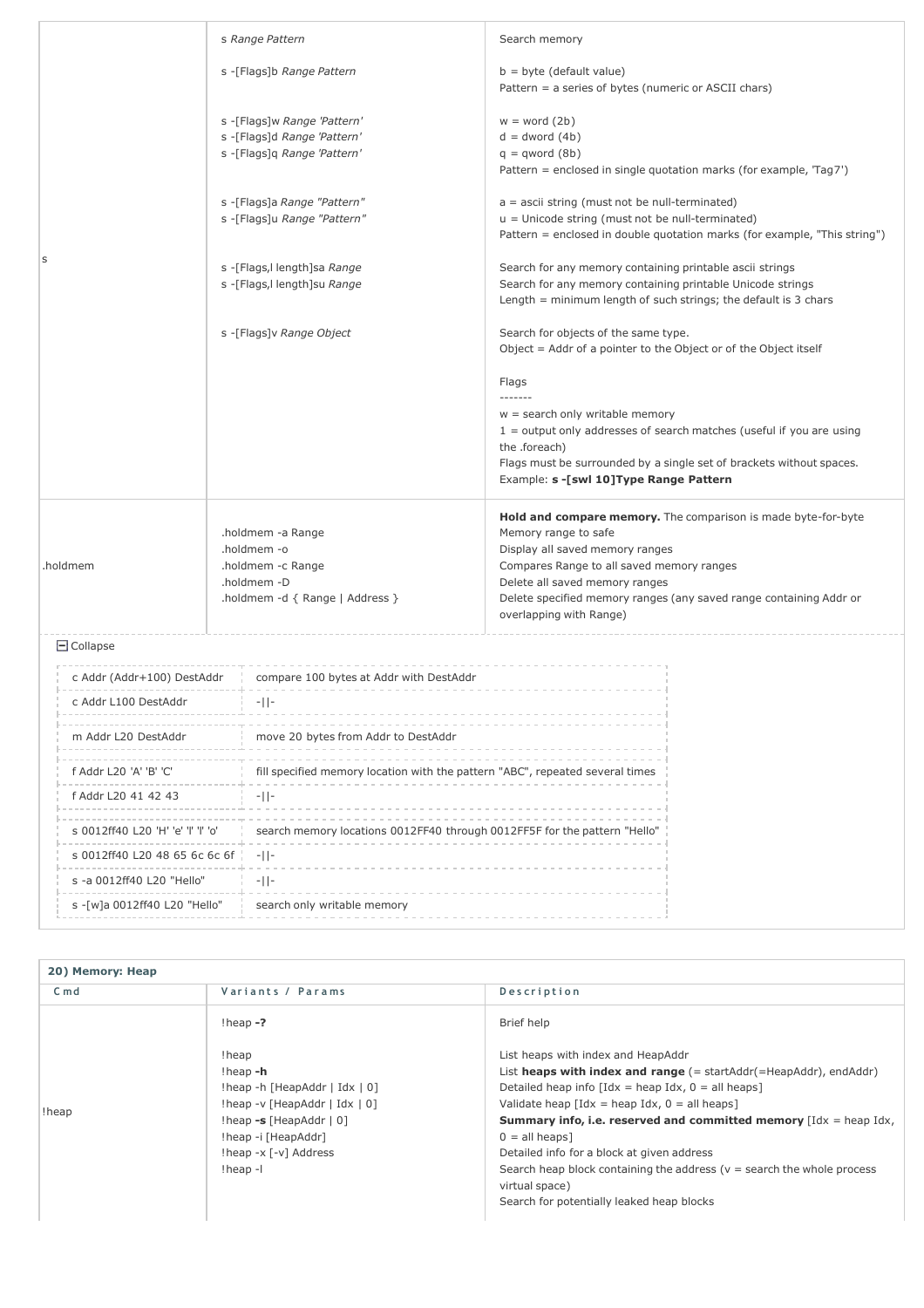| $!$ heap -b, -B | !heap Heap -b [alloc   realloc   free] [Tag]<br>!heap Heap -B [alloc   realloc   free]             | Set conditional breakpoint in the heap manager [Heap = HeapAddr   Idx  <br>01<br>Remove a conditional breakpoint                                                                                                                                                                                                                                               |
|-----------------|----------------------------------------------------------------------------------------------------|----------------------------------------------------------------------------------------------------------------------------------------------------------------------------------------------------------------------------------------------------------------------------------------------------------------------------------------------------------------|
| !heap -flt      | !heap -flt s Size<br>!heap -flt r SizeMin SizeMax                                                  | Dump info for allocations matching the specified size<br>Filter by range                                                                                                                                                                                                                                                                                       |
| !heap -stat     | !heap -stat<br>$[heap -stat -h [HeapHandle   0]$                                                   | Dump heap handle list<br>Dump usage statistic for every AllocSize [HeapHandle = given heap $ 0 =$<br>all heaps].<br>The statistic includes AllocSize, #blocks, TotalMem for each AllocSize.                                                                                                                                                                    |
| $!$ heap - $p$  | $!$ heap -p -?<br>$l$ heap $-p$<br>!heap -p -h HeapHandle<br>!heap -p -a UserAddr<br>!heap -p -all | Extended page heap help<br>Summary for NtGlobalFlag, HeapHandle + NormalHeap list **<br>Detailed info about a page heap with Handle<br>Details of heap allocation containing UserAddr. Prints backtraces when<br>available.<br>Details of all allocations in all heaps in the process.<br>The output includes UserAddr and AllocSize for every HeapAlloc call. |

It seems that the following applies for windows XP SP2:

## a) Normal heap

- 1. CreateHeap -> creates a \_HEAP
- 2. AllocHeap -> creates a \_HEAP\_ENTRY

b) Page heap enabled (gflags.exe /i +hpa)

- 1. CreateHeap -> creates a \_DPH\_HEAP\_ROOT (+ \_HEAP + 2x \_HEAP\_ENTRY)\*\*
- 2. AllocHeap -> creates a \_DPH\_HEAP\_BLOCK

\*\* With page heap enabled there will still be a \_HEAP with two constant \_HEAP\_ENTRY's for every CreateHeap call.

| Term                     | Description                                                                                                                                       | Heap type     |
|--------------------------|---------------------------------------------------------------------------------------------------------------------------------------------------|---------------|
| HeapHandle               | = value returned by HeapCreate or GetProcessHeap<br>For normal heap: HeapHandle $==$ HeapStartAddr                                                | Normal & page |
| HeapAddr                 | $=$ startAddr = NormalHeap                                                                                                                        | Normal & page |
| <b>UserAddr, UserPtr</b> | $=$ value in the range [HeapAllocHeapAlloc+AllocSize]<br>For normal heap this range is further within Heap[startAddr-endAddr]                     | Normal & page |
| <b>UserSize</b>          | $=$ AllocSize (value passed to HeapAlloc)                                                                                                         | Normal & page |
| HEAP                     | $=$ HeapHandle $=$ HeapStartAddr<br>For every <b>HeapCreate</b> a HEAP struct is created.<br>You can use "!heap -p -all" to get these addresses.  | Normal heap   |
| <b>HEAP ENTRY</b>        | For every <b>HeapAlloc</b> a HEAP ENTRY is created.<br>You can use "!heap -p -all" to get these addresses.                                        | Normal heap   |
| DPH HEAP ROOT            | $=$ usually HeapHandle + 0x1000<br>For every <b>HeapCreate</b> a DPH HEAP ROOT is created.<br>You can use "!heap -p -all" to get these addresses. | Page heap     |
| _DPH_HEAP_BLOCK          | For every <b>HeapAlloc</b> a DPH HEAP BLOCK is created.<br>You can use "!heap -p -all" to get these addresses.                                    | Page heap     |

| dt ntdll! HEAP              | dump HEAP struct                                                                                                                                         |
|-----------------------------|----------------------------------------------------------------------------------------------------------------------------------------------------------|
| dt ntdll! DPH HEAP ROOT     | dump DPH HEAP ROOT struct.<br>Enable page heap. Then you can use "!heap -p -all" to get addresses of actual _DPH_HEAP_ROOT structs in your<br>process.   |
| dt ntdll!<br>DPH HEAP BLOCK | dump DPH HEAP BLOCK struct.<br>Enable page heap. Then you can use "!heap -p -all" to get addresses of actual _DPH_HEAP_BLOCK structs in your<br>process. |
| !heap                       | list all heaps with index and HeapAddr                                                                                                                   |
| !heap -h                    | list all heaps with range information (startAddr, endAddr)                                                                                               |
| !heap -h $1$                | detailed heap info for heap with index 1                                                                                                                 |
| $l$ heap -s $0$             | Summary for all heaps (reserved and committed memory, )                                                                                                  |
| !heap -flt s 20             | Dump heap allocations of size 20 bytes                                                                                                                   |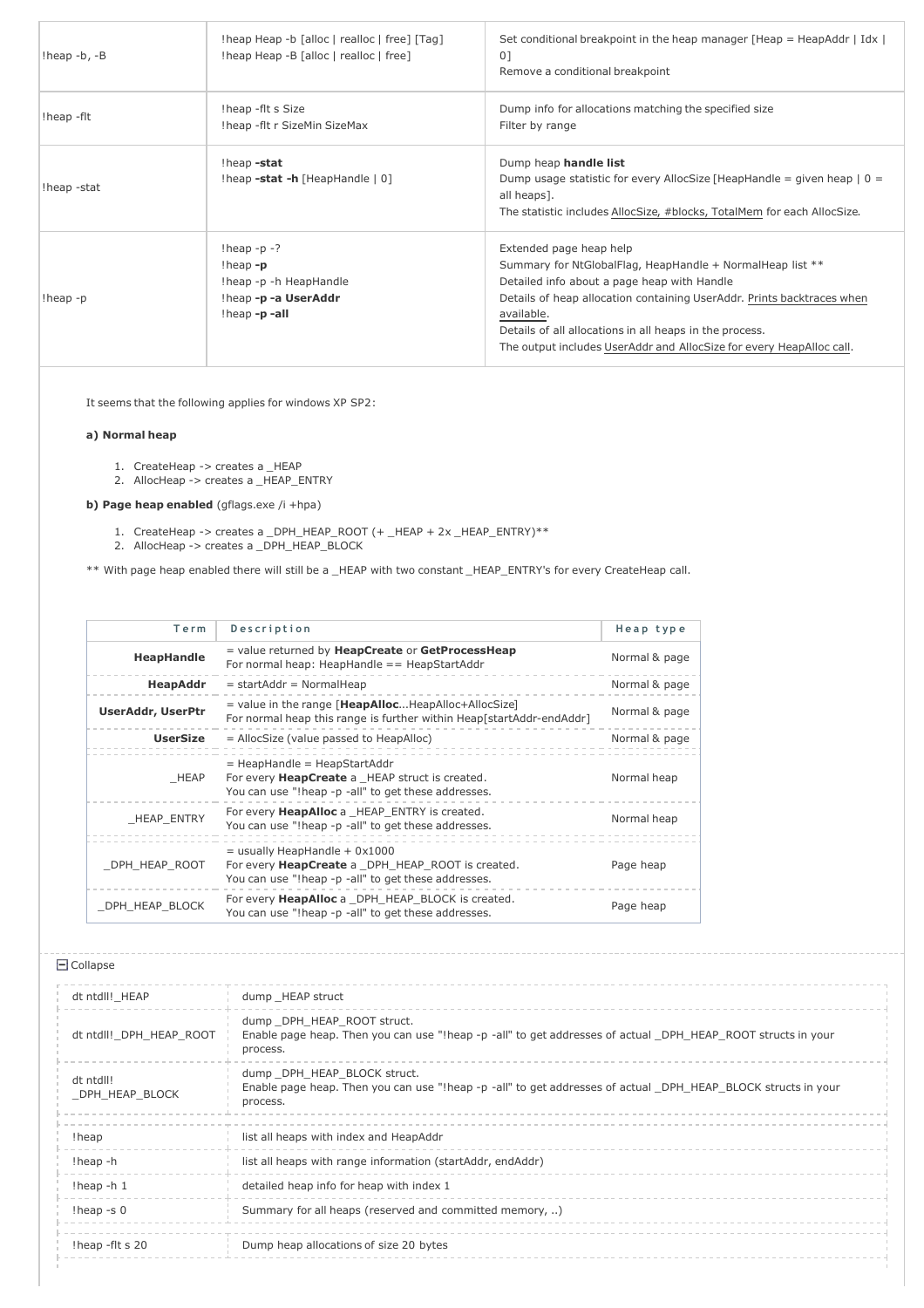| !heap -stat                 | Dump HeapHandle list. HeapHandle = value returned by HeapCreate or GetProcessHeap  |
|-----------------------------|------------------------------------------------------------------------------------|
| !heap -stat -h 00150000     | Dump usage statistic for HeapHandle = $00150000$                                   |
| theap 2 -b alloc mtag       | Breakpoint on HeapAlloc calls with TAG=mtag in heap with index 2                   |
| $l$ heap - $p$              | Dump heap handle list                                                              |
| $l$ heap -p -a 014 $c$ 6fb0 | Details of heap allocation containing address $014c6fb0 +$ call-stack if available |
| !heap -p -all               | Dump details of all allocations in all heaps in the process                        |

#### Who allocated memory - who called HeapAlloc?

- 1. Select "Create user mode stack trace database" for your image in GFlags (gflags.exe /i +ust)
- 2. From WinDbg's command line do a **!heap -p -a**, where is the address of your allocation \*\*\*.
- 3. While !heap -p -a will dump a call-stack, no source information will be included.
- 4. To get source information you must additionally enable page heap in step 1 (gflags.exe /i +ust +hpa)
- 5. Do a dt ntdll!\_DPH\_HEAP\_BLOCK StackTrace, where is the DPH\_HEAP\_BLOCK address retrieved in step 3.
- 6. Do a dds ", where is the value retrieved in step 5.
	- Note that dds will dump the stack with source information included.

#### Who created a heap - who called HeapCreate?

- 1. Select "Create user mode stack trace database" and "Enable page heap" for your image in GFlags (gflags.exe /i +ust +hpa)
- 2. a) From WinDbg's command line do a lheap -p -h, where is the value returned by HeapCreate. You can do a lheap -stat or lheap -p to get all heap handles of your process.
	- b) Alternatively you can use !heap -p -all to get addresses of all \_DPH\_HEAP\_ROOT's of your process directly.
- 3. Do a dt ntdll!\_DPH\_HEAP\_ROOT CreateStackTrace, where is the address of a \_DPH\_HEAP\_ROOT retrieved in step 2
- 4. Do a dds, where is the value retrieved in step 3.

#### Finding memory leaks

- From WinDbg's command line do a **!address -summary**.
- If RegionUsageHeap or RegionUsagePageHeap are growing, then you might have a memory leak on the heap. Proceed with the following steps. 1. Enable "Create user mode stack trace database" for your image in GFlags (gflags.exe /i +ust)
- 2. From WinDbg's command line do a lheap -stat, to get all active heap blocks and their handles.
- 3. Do a !heap -stat -h 0. This will list down handle specific allocation statistics for every AllocSize.
- For every AllocSize the following is listed: AllocSize, #blocks, and TotalMem. Take the AllocSize with maximum TotalMem.
- 4. Do a !heap -flt s . = AllocSize that we determined in the previous step. This command will list down all blocks with that particular size.
- 5. Do a !heap -p -a to get the stack trace from where you have allocated that much bytes. Use the that you got in step 4.
- 6. To get source information you must additionally enable page heap in step 1 (gflags.exe /i +ust +hpa)
- 7. Do a dt ntdll!\_DPH\_HEAP\_BLOCK StackTrace , where is the DPH\_HEAP\_BLOCK address retrieved in step 5.
- 8. Do a dds", where is the value retrieved in step 7.
	- Note that dds will dump the stack with source information included.

#### \*\*\* What is a ?

1. is usually the address returned by HeapAlloc:

```
int AllocSyze = 0x100000; // == 1 MBBYTE* pUserAddr = (BYTE*) HeapAlloc( GetProcessHeap(), HEAP_ZERO_MEMORY, AllocSyze);
```
2. Often any address in the range [UserAddr....UserAddr+AlloSize] is also a valid parameter:

!heap -p -a [**UserAddr....UserAddr+AlloSize**]

| <b>21) Application Verifier</b> | objects, Registry, File system. With the lavrf extension we get access to this tracking information! | Application Verifier profiles and tracks Microsoft Win32 APIs (heap, handles, locks, threads, DLL load/unload, and more), Exceptions, Kernel    |
|---------------------------------|------------------------------------------------------------------------------------------------------|-------------------------------------------------------------------------------------------------------------------------------------------------|
| $C \text{ m} d$                 | Variants / Params                                                                                    | Description                                                                                                                                     |
| !avrf                           |                                                                                                      | Displays Application Verifier options. If an Application Verifier Stop has<br>occurred, reveal the nature of the stop and what caused it.       |
|                                 | $-2$                                                                                                 | Brief help                                                                                                                                      |
|                                 | $-vsN$<br>$-vs -a$ ADDR                                                                              | Dump last N entries from vspace log (MapViewOfFile, UnmapViewOfFile, ).<br>Searches ADDR in the vspace log.                                     |
|                                 | $-hp N$<br>$-hp - a$ $ADDR$                                                                          | HeapAlloc, HeapFree, new, and delete log<br>Searches ADDR in the heap log.                                                                      |
| !avrf                           | $-csN$<br>-cs -a ADDR                                                                                | DeleteCriticalSection API log (last #Entries). ~CCriticalSection calls this<br>implicitly.<br>Searches ADDR in the critical section delete log. |
|                                 | -dlls $N$<br>$-ex N$<br>-cnt                                                                         | LoadLibrary/FreeLibrary log<br>exception log                                                                                                    |